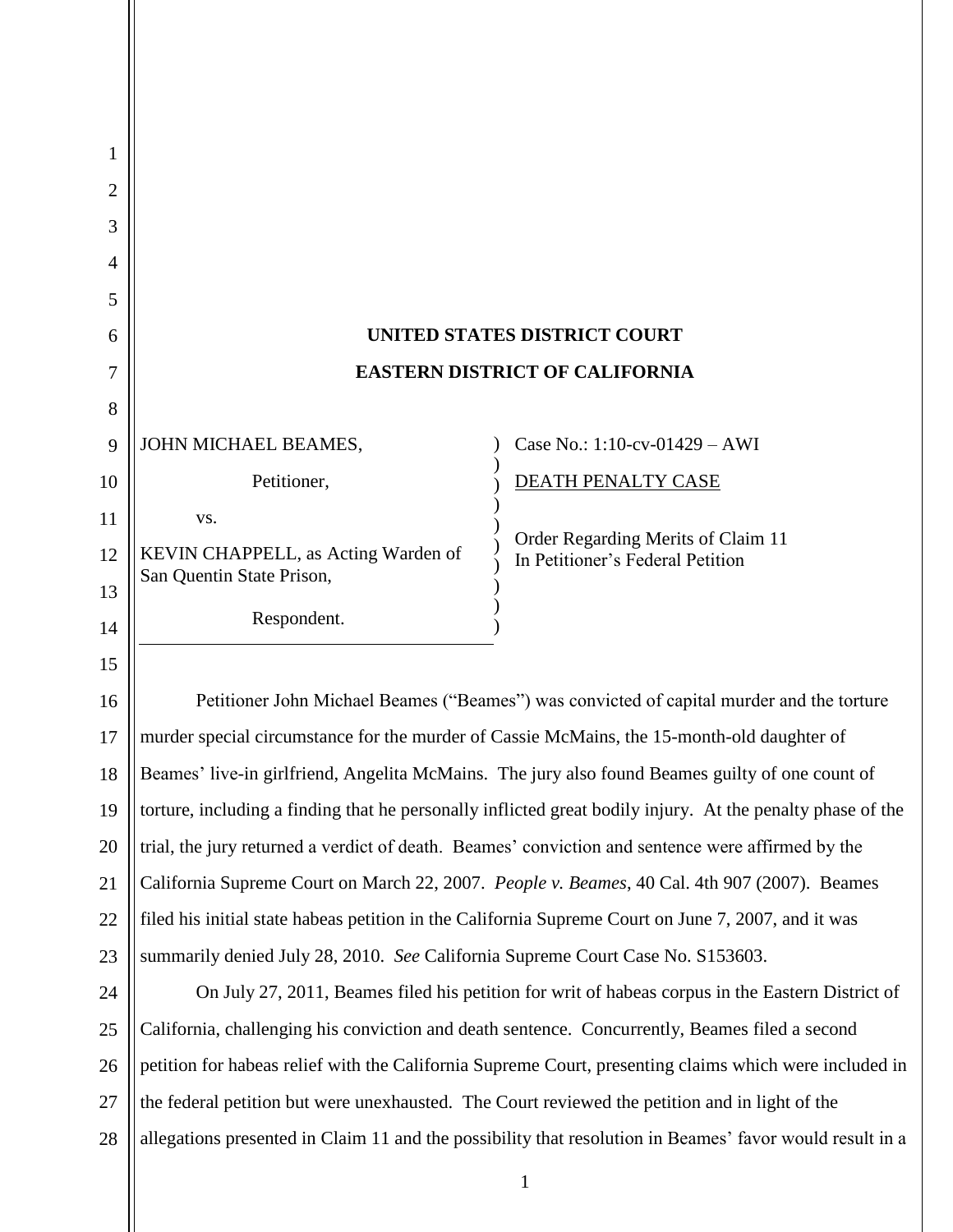grant of the writ as to his conviction, ordered merits briefing of Claim 11. Beames asserts Claim 11 in his federal petition was presented to the California Supreme Court in his first state habeas petition.

1

Pursuant to court order, the Warden filed an answer consistent with Rule 5 of the Rules Governing § 2254 Cases as to Claim 11, responding to the allegations in this claim and framing the issues in dispute. Subsequently, Claim 11 was found to be exhausted and the exhaustion status of the remaining claims in the federal petition was resolved. *See* Doc. No. 56. The parties' briefing addressing the merits of Claim 11 was completed March 22, 2013.

# **1) Summary of Federal Claim 11**

Beames alleges trial counsel Rothbaum was ineffective for failing to contest the central factual allegation of the prosecutor's case: that Cassie was killed by torture from a blow to her midsection which severed her liver and caused a fatal hemorrhage. Beames contends the jury never learned that a competent autopsy and forensic analysis would have established a completely different cause of death with very different legal implications. That is, Cassie died from malnutrition and a systemic infection, not from any act of violence, and that her transected liver and broken ribs were sustained post-mortem, likely as the result of Beames' attempts at resuscitation. Beames alleges the jury never heard this evidence because Rothbaum failed to obtain and present it; failed to consult a forensic expert regarding cause of death; failed to identify the gross defects in autopsy methodology which contributed to the state's incorrect conclusions; failed to educate himself about autopsy protocol for suspected child abuse homicide cases; and failed to investigate the backgrounds of the state's experts or discover patterns of professional error and incompetence.

27 28 Beames contends a reasonably competent defense attorney would have consulted and retained a pathology expert, who in turn would have described the sub-standard methodology of Kern County pathologist Dr. Armand Dollinger, who performed Cassie's autopsy and testified at trial about the cause of her death as well as other signs of severe abuse. A reputable pediatric pathologist, such as Dr. Janice Ophoven, whose professional opinion Beames presented with his initial state habeas petition and which he includes with his federal petition, would have testified that contrary to Cassie being tortured to death, she in fact was weakened by malnutrition and ultimately succumbed to a massive, systemic infection. Beames asserts that as such, he is at most guilty of manslaughter.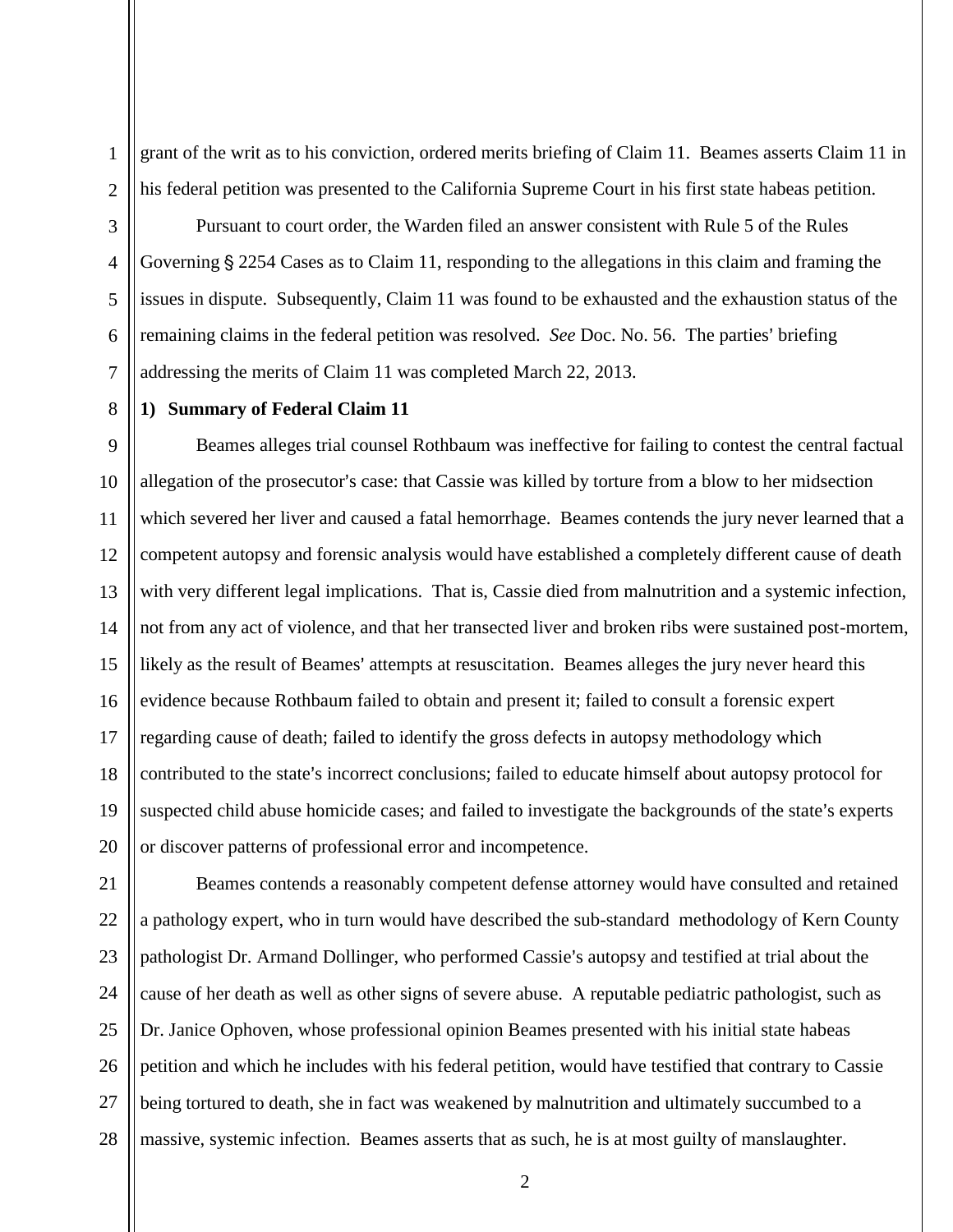Further, Beames argues the prejudice resulting from Rothbaum's inadequate defense against the state's assertion of Cassie's cause of death was magnified by the failure to request instructions of lesser included offenses, thereby forcing the jury into an all-or-nothing decision.

4 5 6 7 8  $\overline{Q}$ 10 11 12 13 14 15 16 17 18 19 20 21 22 23 24 25 26 Beames summarizes the alleged issues which contributed to Rothbaum's ineffective assistance at trial, supported by declarations from Rothbaum, his ex-wife, his paralegal and his investigator, and a report from Rothbaum's disbarment proceedings: Rothbaum used marijuana and alcohol during the time of Beames' trial; he was obsessed with gambling and taking on more cases than he could handle to support his gambling addiction; he missed court appearances, did no preparation for his cases, and engaged in a course of systematic professional misconduct that ultimately led to his disbarment in 2001; he described his practice at the time of Beames' case as "reckless," "out of control," "Kafkaesque," and "near rudderless;" he was emotionally devastated, depressed and distracted during the trial as his father had just died and his marriage collapsed as a result of his gambling and emotional volatility; he delegated all preparation of the defense to his paralegal and investigator, but refused to give them any guidance, communicate with them, or take their advice; he refused to retain experts recommended by his paralegal or otherwise to prepare for trial;<sup>1</sup> he refused to use the retainer paid to him for experts or anything else; he was emotionally overwhelmed by the facts of Beames' case and did no investigation of the work done by the state's pathologist; he believed the case was unwinnable, so never questioned any aspect of the autopsy, including the cause of death or the timing of injuries; he did no research regarding the methods used by the pathologist, but simply accepted the autopsy report as thorough and accurate; and he was unconvinced by Beames' account that Cassie died when a tool cart fell on her and believes he conveyed this lack of enthusiasm to the jury, but adopted this explanation only because he had no alternative theory of the case. *See* Declaration of Charles Rothbaum, Fed. Ex. 22; Declaration of Melissa Watkins (Rothbaum's ex-wife), Fed. Ex. 18; Psychological Consultation Report prepared in 2004 pursuant to Disbarment Proceedings, Ex. 19; Declaration of Maureen Griffin (Rothbaum's paralegal), Fed. Ex. 21; and Declaration of Clifford Webb (Rothbaum's investigator), Fed. Ex. 26.

27

 $\overline{a}$ 

28

1

 $\overline{2}$ 

<sup>&</sup>lt;sup>1</sup> Rothbaum did employ one expert, Dr. Eugene Couture, a neuropsychologist, to evaluate Beames mental state. *See* Federal Petition, Exhibits 7 (notes) and 93 (letter).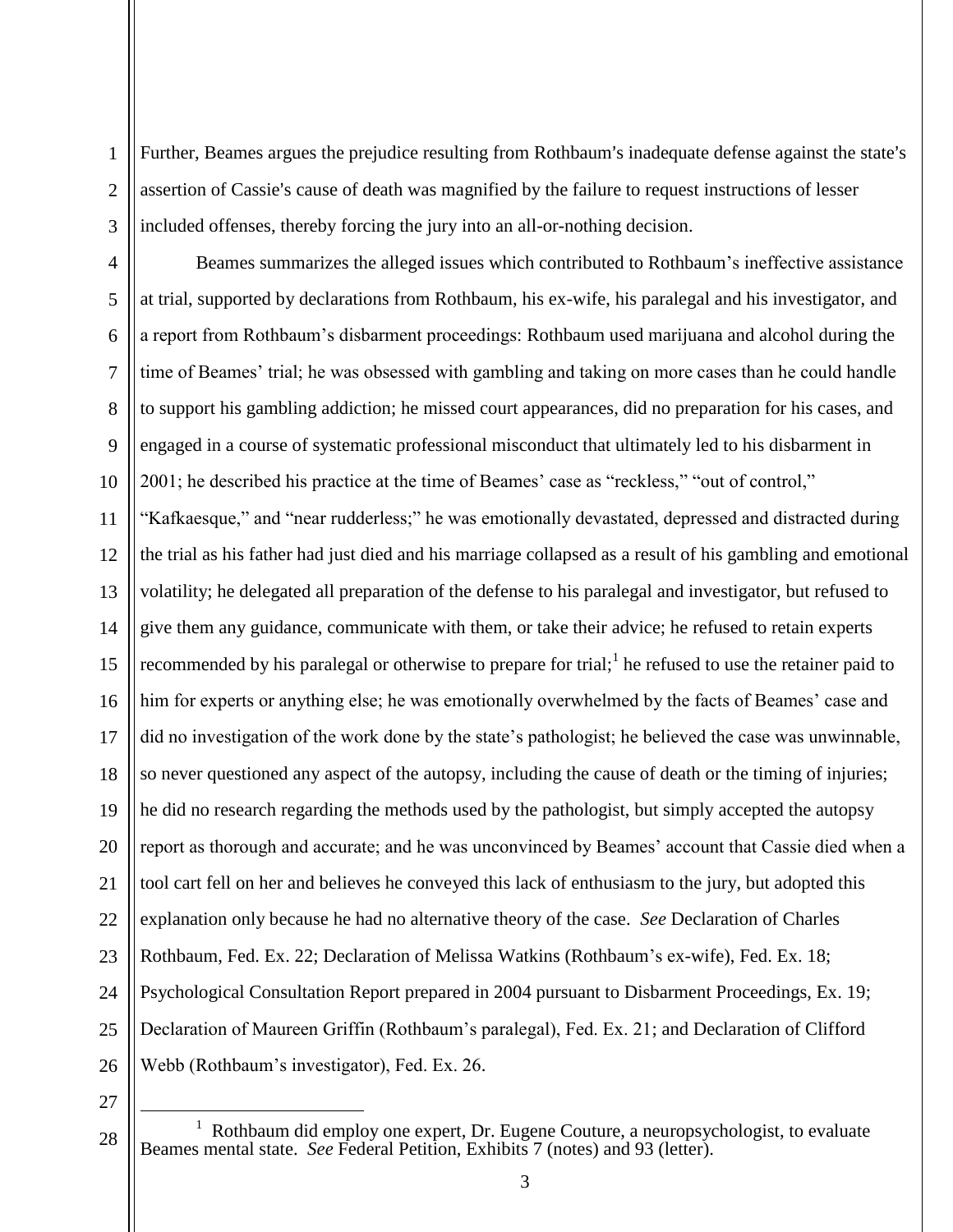1

 $\mathfrak{D}$ 

3

4

5

Beames notes Dr. Dollinger was subsequently disciplined by the California Medical Board for misdiagnosing the cause of death for five other infants around the same time as Beames' trial. *See* Federal Petition, Exhibit 2. Dr. Ophoven submits that in this case Dr. Dollinger failed to take critical measurements, and failed to create and analyze tissue slides to accurately diagnose the manner of death and the timing of injuries. Beames asserts that had Rothbaum consulted his own pediatric pathology expert, the result of the trial would have been different since a reasonable doubt would have been raised concerning many of the elements required for first degree torture murder, the torture murder special circumstance, and the substantive crime of torture.

Beames also alleges Rothbaum was ineffective in regard to the prosecution's two other experts, Doctors Thomas Bennett and Boyd Stephens, who testified about injuries Cassie sustained based on a review of Dr. Dollinger's autopsy report and other medical records, and not on an examination of Cassie's body. Beames argues that had Rothbaum investigated there was readily available evidence to impeach their testimony.

Dr. Boyd Stephens, chief medical examiner for the County of San Francisco, testified based on the multiple injuries Cassie suffered over a period of time, that she had been tortured, but stated the changes in the anus were consistent with decomposition and did not support sodomy or sexual entry. Beames claims Rothbaum failed to present evidence to undermine Dr. Stephens' conclusion that Cassie was tortured, specifically that he failed to use the defense neuropsychologist's notes of Beames' statement that he attempted to "warm her blood" to revive Cassie. See Federal Petition, Exhibit 7.

28 Dr. Thomas Bennett, a forensic pathologist from Iowa and child abuse expert, presented the only testimony that a mark on Cassie's neck indicated she had been hung with a soft ligature for a period of time. Dr. Bennett testified he was contacted about this case by the District Attorney while at a seminar in San Diego. Beames argues Rothbaum failed to impeach Dr. Bennett (1) by inquiring how he was recruited from Iowa; (2) by asking why the other experts failed to opine that the mark on Cassie's neck was due to strangulation; (3) regarding his past history, including news articles of alleged mistakes made in mid-1980s (including the mis-identification of a skull and a missed bullet during the autopsy of victim shot more than once) and in 1993 (another expert disputed his opinion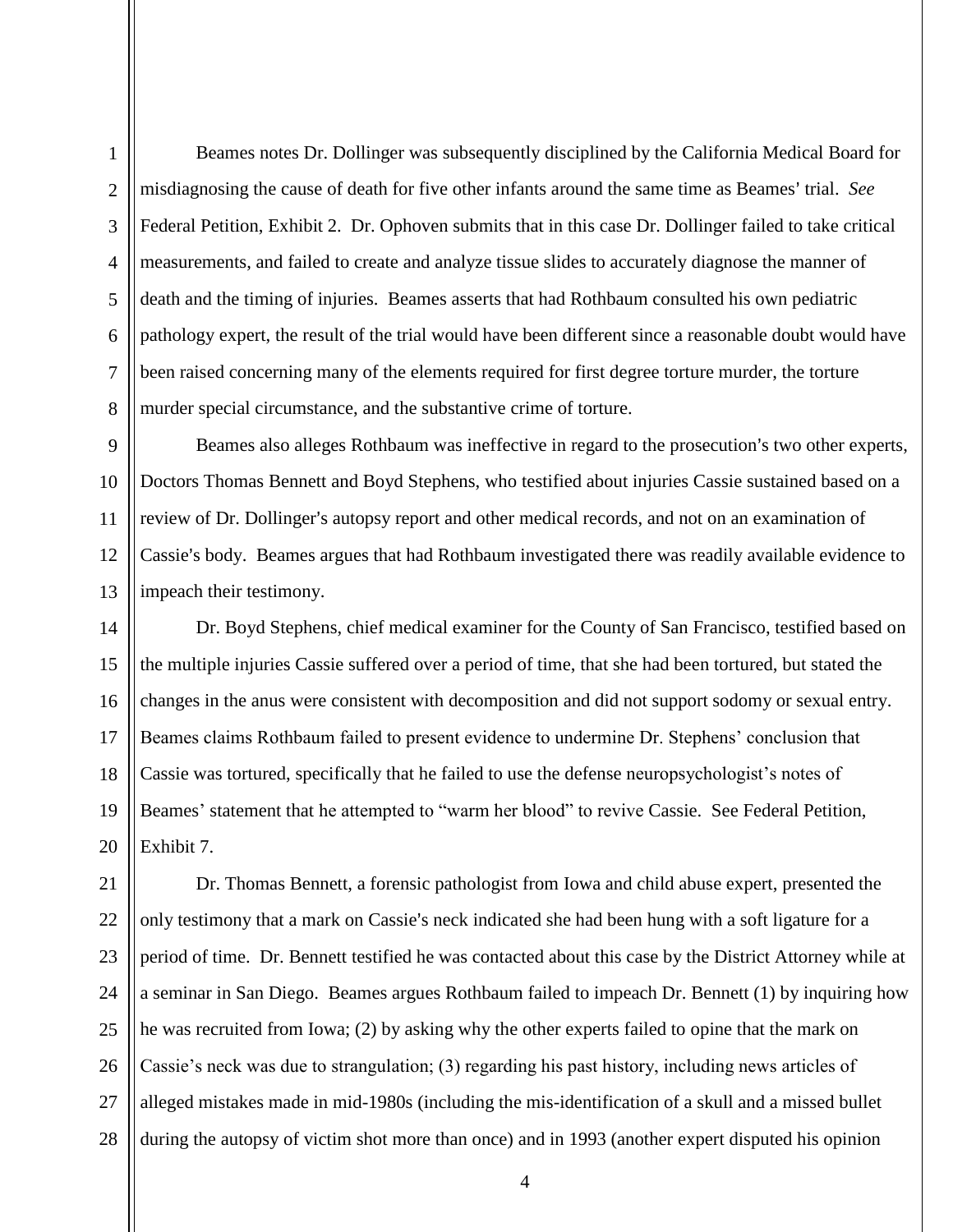1  $\overline{2}$ 3 4 that a child was killed by shaken baby syndrome); and (4) regarding prior cases showing he was biased for the prosecution (one where other experts disagreed about a child's cause of death; another alleging his opinion of time of death was based on speculation and conjecture; another discrediting his testimony that levels of potassium related to poisoning could be detected post-mortem).

**2) State Court Proceedings regarding Claim 11** 

5

6

7

8

9

10

11

# **a) Factual Findings on Direct Appeal**

After Beames moved in with Cassie's mother, Angelita McMains, Cassie experienced several injuries, including a broken leg and various bruises. Cassie was removed from the home and during the next four months living with her maternal grandparents, she suffered no additional injuries. During this time, Cassie was referred to a pediatric geneticist, who diagnosed her with brittle bone disease, although a pediatric orthopedist disagreed with that diagnosis.

12 13 14 15 16 17 18 19 20 21 22 23 Cassie was released back to her mother December 7, 1993, after which family members observed on separate occasions that she had a burn on her finger and black eyes, that she was afraid of Beames, and that Beames squirted liquid into her eyes and roughly shook her when she cried. The date when Cassie was last seen alive was not established at trial, but Beames' sister said Beames told her on the afternoon of January 19, 1994, that Cassie had died the previous night. Beames consistently asserted -- to his sister, in a tape recording that he made, and during his testimony at trial -- that Cassie's death was accidental. Beames stated Cassie had vomited during the night, that he had taken her out of bed and placed her on the floor in order to change the sheets, and that he returned to find a cart with tools on it had fallen over on her, a "pool of blood" around her, and that she had no pulse. Beames' sister asked about taking Cassie to the hospital, or calling law enforcement, but Beames refused, saying to give him a little bit of time. Beames told a sheriff's officer, who found him early the next morning at a friend's house, that Cassie's body was inside his car.

24 25 26 27 28 Dr. Dollinger performed the autopsy and determined the cause of death was massive hemorrhage due to a transected liver. The autopsy revealed that Cassie had not eaten for 24 hours before her death; that she sustained multiple bruises and abrasions on her face, mouth, back of the head, right front scalp, back, neck, left shoulder, right thumb, and knee; that she had five broken ribs on the right side and four broken ribs on the left; that she had dilation of the anal canal and scarring of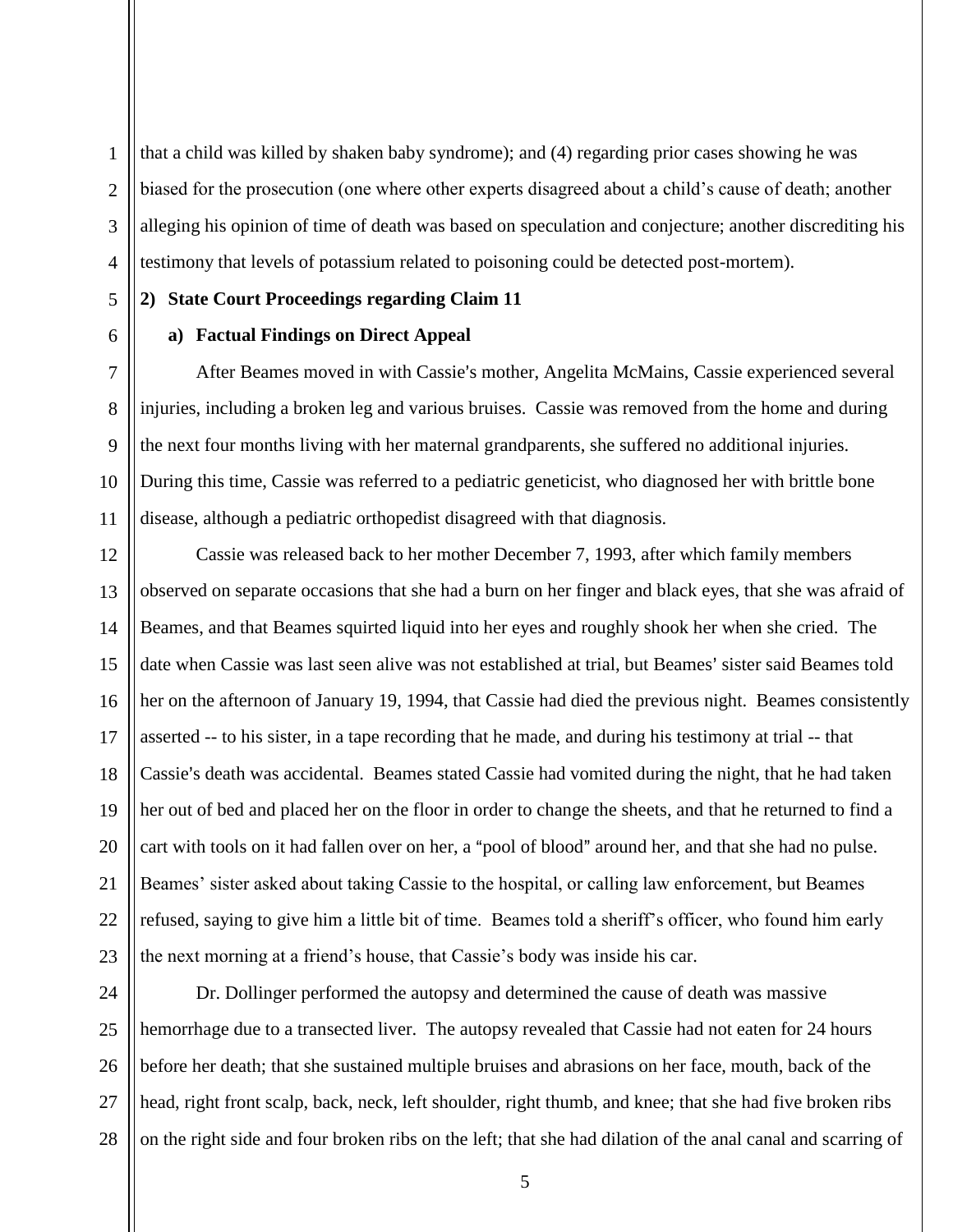$\overline{2}$ the surrounding muscle; that there was a large laceration of the top left side of her head, and that there were various burns to her buttocks, hands and fingers, and feet and toes.

1

3

4

5

6

7

8

9

10

11

12

13

14

15

16

17

18

19

20

21

22

23

24

25

26

# **b) Allegations Presented in State Habeas Petition**

Dr. Janice Ophoven, a pediatric forensic pathologist with over 30 years of experience, reviewed the autopsy and expert reports, tissue slides, autopsy photographs, selected expert and lay testimony, and a variety of other documents from Beames' case, and presented a declaration in support of Beames' state habeas petition. *See* Federal Petition, Exhibit 6. Dr. Ophoven rendered the following opinions:

Many of the injuries Dr. Dollinger described as pre-mortem were actually inflicted after Cassie's death, including most critically, the wound to her liver which Dr. Dollinger identified as the cause of her death. Cassie's liver showed a deep transection, but the absence of microscopic hemorrhage or necrosis in the liver sections and the shock pattern in the liver which indicates a post-mortem injury. The fluid in the area near Cassie's liver was decomposition fluid, not blood as Dr. Dollinger testified.

At the time of her death, Cassie had numerous superficial wounds, and there is no doubt that she was handled roughly during her lifetime. Cassie was severely undernourished, as evidenced by focal pneumonia with aspirated debris, profound distension of her abdomen, an empty gastrointestinal tract, and severe body wasting. Cassie's brother Darrian was admitted to the hospital around the time of Cassie's death with complications of severe malnutrition. Both children showed classic signs of abuse and neglect from exposure to household chronic methamphetamine use.

Rigor mortis appears to have relented at the time of the autopsy, which along with the gas formation, indicated decomposition and that Cassie was likely to have been dead for days prior to the autopsy. Cassie was reported missing the evening of January 19, 1994, and her body was found early in the morning on January  $20<sup>2</sup>$ . The discolorations and apparent superficial abrasions to Cassie's mouth and nose were created post-mortem, as indicated by

27 28

 $\overline{a}$ 

<sup>&</sup>lt;sup>2</sup> The autopsy was performed January 20, 1994, at 6:10 pm. Federal Petition, Exhibit 3.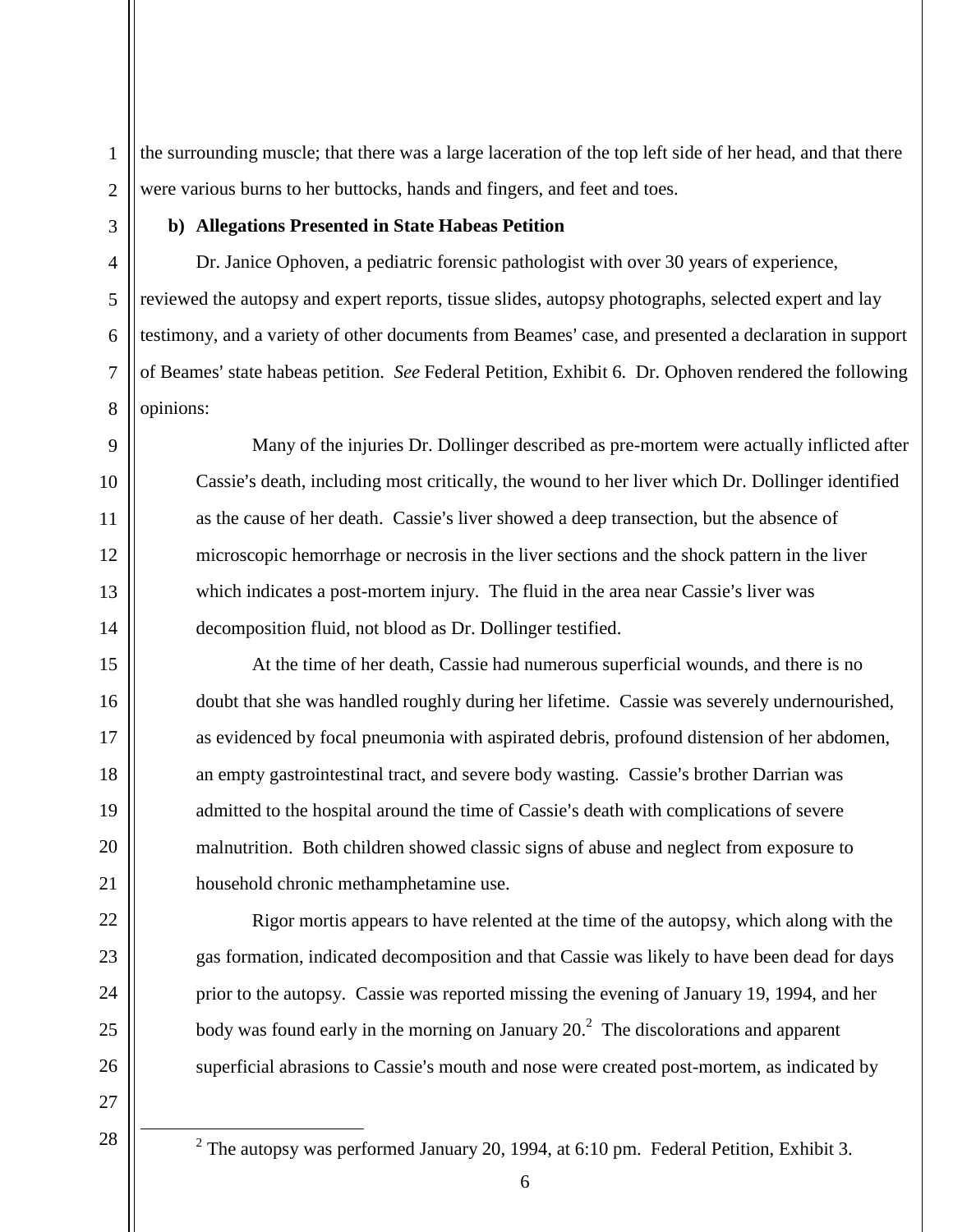their relatively homogenous color, and suggest post-mortem insect activity, indicating death possibly occurred days before the autopsy. Tissue samples were not taken of these injuries.

Some of the grid marks/contact burns on Cassie's body were glassy and thus had the appearance of post-mortem burns. Tissue samples from the burns would have helped to definitively date them, but no such samples were taken. Further, the injuries to the tips of Cassie's fingers and toes were not burns, but instead appeared to be the result of decomposition and/or mummification.

A section of a rib fracture showed new bone formation, callus formation, and periosteal granulation tissue, all indicating an older, healing injury. Due to the very poor quality of the films taken of the rib fractures, a competent pediatric forensic pathologist could say no more than that the injury may have been weeks old. It is not possible to determine how many rib fractures Cassie suffered because of the poor documentation, but some of the rib fractures occurred near the time of death.

There was a large ulcer on Cassie's scalp, which was not a cut, but could possibly have been an infected bedsore, or an accumulation of blood that resulted in pressure which hindered the flow of blood to the area, and created a gangrenous condition. Microscopic sections of this tissue showed full thickness ulcerations with diffuse scarring and granulation tissue, indicating that this had been present for a significant time period, perhaps weeks.

Cassie had extensive pus in her bloodstream, consistent with a massive, fatal body infection, or terminal septicemia. Given her malnutrition, Cassie was more susceptible to such a massive infection. The source of the infection could likely have been the large, gangrenous ulcer on her scalp, but no post mortem analysis for infection was performed.

At Cassie's autopsy there was evidence of fresh rib fractures and a large liver laceration. The injuries could have resulted from post-mortem compression to the torso if Beames had performed prolonged CPR, especially if he was untrained and frantic. The evaluation of these injuries was consistent with the liver injury occurring after death.

Cassie died at age fifteen months with evidence of severe malnutrition and probable dehydration. Cassie had evidence of an empty GI tract, severe body wasting, and pneumonia.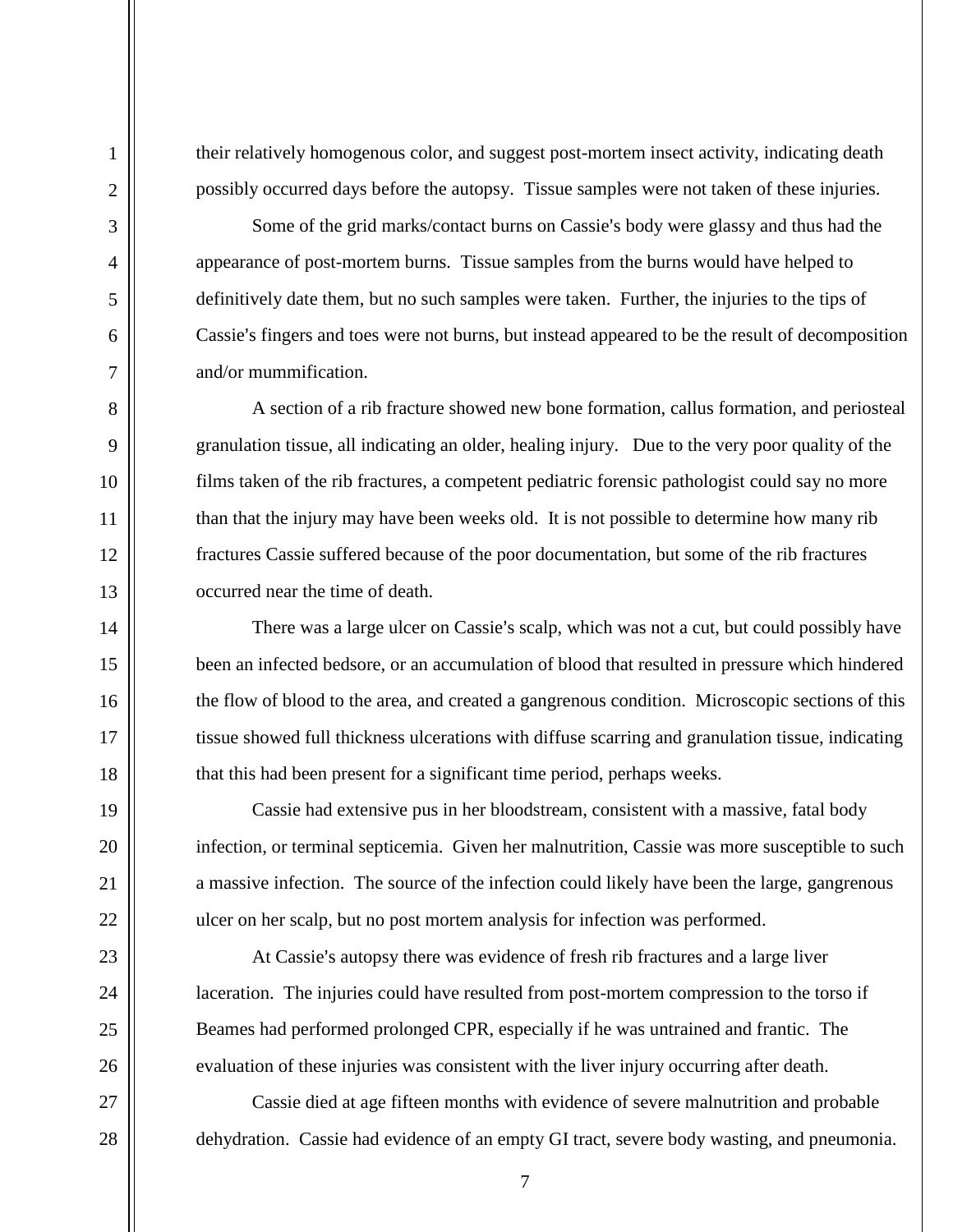The evidence of diffuse pneumonia suggests Cassie died from infectious complications of chronic malnutrition.

Cassie's weight, at 17 pounds, was well below normal and less than five percent of the population for her age, and her height, at about 2.5 feet, was between twenty-five to fifty percent of the normal height for her age. Despite being 15 months old, Cassie was closer in size to an average nine-month-old. At the time of Cassie's death, her younger brother, Darrian, had been admitted to the hospital with complications due to severe malnutrition. The cause of Cassie's death was consistent with fatal neglect. Cassie did not bleed to death from a transected liver; she was starved and weakened, succumbing to a massive, fatal infection.

There was no evidence Cassie was tortured. The medical evidence does not support a finding that Cassie was hung by a ligature, nor that she received a blow to her liver while she was alive. Many of Cassie's other injuries, such as the abrasions to her mouth and at least some of her burns, did not constitute torture because they appeared to have been sustained post-mortem. Some injuries likely existed for weeks before January 19 and were more consistent with neglect, such as the gangrenous ulcer on Cassie's scalp. Malnutrition and dehydration was not adequately considered in the analysis of Cassie's cause of death and standard studies used to evaluate this condition were not performed. Dr. Dollinger's extensive failures to follow established autopsy protocols undermined his opinions. Further, autopsy protocols call for standard tests to help determine the time and cause of death, which were not performed. Cassie's malnutrition made her susceptible to a fatal infection, which was the actual cause of her death.

22 23 24 Dr. Ophoven's opinions in this matter were based on medical information and forensic techniques which existed at the time of Cassie's autopsy in 1994. Had Dr. Ophoven been called as a witness at Beames' trial, she would have testified consistent with her declaration.

25

1

 $\mathfrak{D}$ 

3

4

5

6

7

8

9

10

11

12

13

14

15

16

17

18

19

20

21

# **3) Standard of Review Under 28 U.S.C. § 2254(d)**

26 27 28 Federal habeas relief may only be granted for a claim that has been adjudicated on the merits in state court if the petitioner shows the state court's decision was "contrary to" or "involved an unreasonable application of" clearly established United States Supreme Court law, or was based on an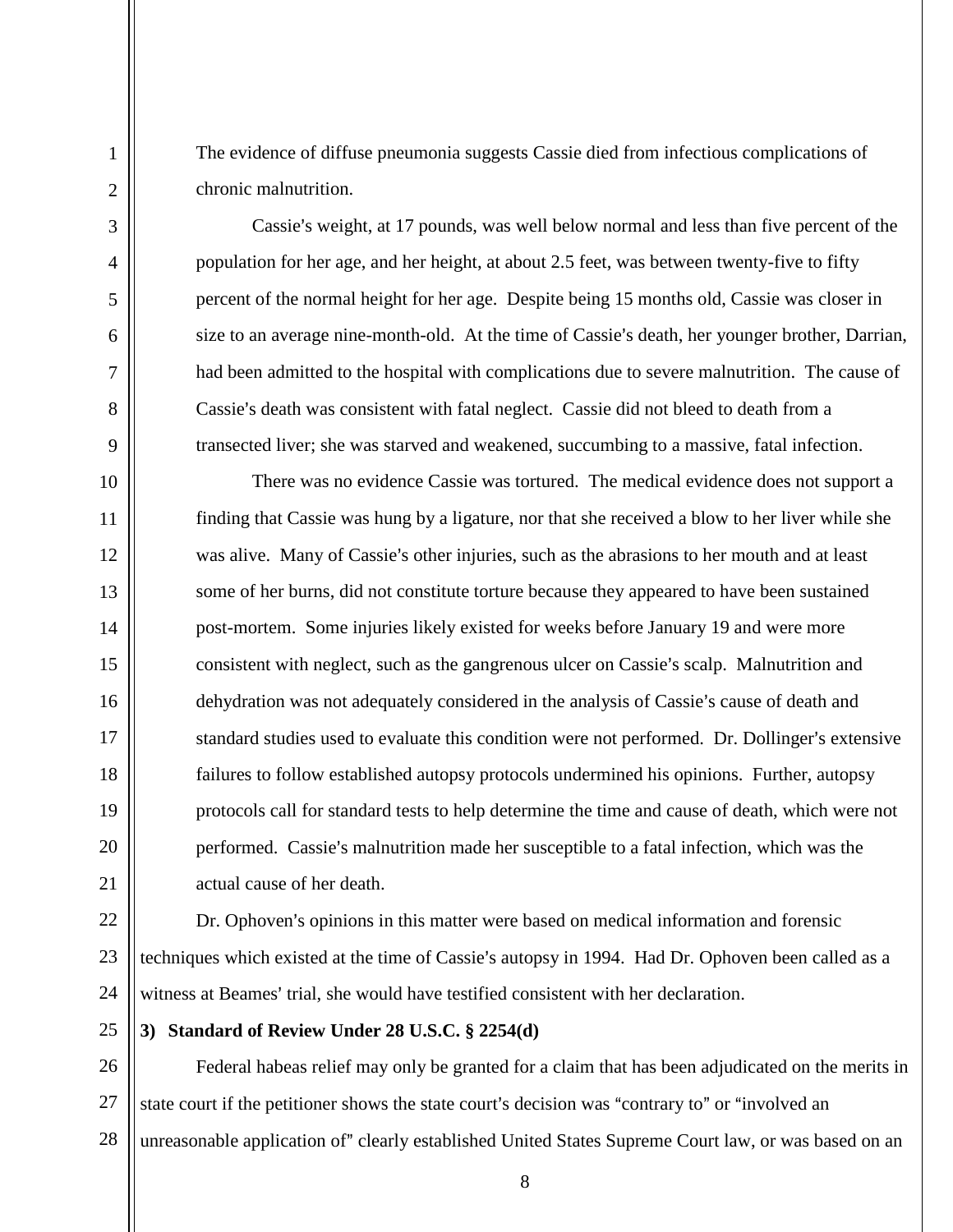"unreasonable determination of the facts." 28 U.S.C.  $\S$  2254(d)(1) and (d)(2); *Harrington v. Richter*, 562 U.S. \_\_\_, 131 S. Ct. 770, 785 (2011).

1

Under  $(d)(1)$ , a state court decision is "contrary to" federal law if it failed to apply the correct controlling Supreme Court authority or came to a different conclusion when presented with materially indistinguishable facts. It is an "unreasonable application" of Supreme Court law if the correct legal standard was identified but it was applied to the facts in an objectively unreasonable manner. *Bell v. Cone*, 535 U.S. 685, 694 (2002). A petitioner's challenge under (d)(2) requires the federal court to determine that a state court's factual finding was not merely wrong, but was objectively unreasonable in light of the evidence presented in the state court proceeding. *Taylor v. Maddox*, 366 F.3d 992, 999 (9th Cir. 2004); *Lockyer v. Andrade*, 538 U.S. 63, 75 (2003); *Miller-El v. Cockrell*, 537 U.S. 322, 340 (2003).

A petitioner bears the burden of showing the state court decision meets the requirements of (d)(1) and (d)(2) on the basis of the record that was before the state court. 28 U.S.C.  $\frac{5}{2}$  2254(d)(2); *Miller-El, supra*; *Cullen v. Pinholster*, 563 U.S. \_\_, 131 S. Ct. 1388, 1398 (2011). The standard of  $\S 2254(d)$  is difficult to meet and highly deferential, as it demands that state court decisions be given the benefit of the doubt. *Richter*, 131 S. Ct. at 786; *Woodford v. Visciotti*, 537 U.S. 19, 24-25 (2002) (per curiam). The question for a federal court is not whether it believes the state court determination was incorrect, but whether it was unreasonable – which is a substantially higher threshold. *Schriro v. Landrigan*, 550 U.S. 465, 473 (2007).

27 28 Making the "contrary to" or "unreasonable application" determination is impeded where the state court gives no reasoned explanation for its decision. In that case, a federal habeas court must determine what arguments or theories supported, or could have supported, the state court's decision, and then ask whether it is possible fairminded jurists could disagree that those arguments or theories are inconsistent with the holdings of the United States Supreme Court. *Richter*, 131 S. Ct. at 786. "[E]ven a strong case for relief does not mean the state court's contrary conclusion was unreasonable." *Id.*, (*citing Lockyer*, 538 U.S. at 75). The petitioner must show the state court's ruling was so lacking in justification the error was "well understood and comprehended in existing law beyond any possibility for fairminded disagreement." *Id.*, at 786-87.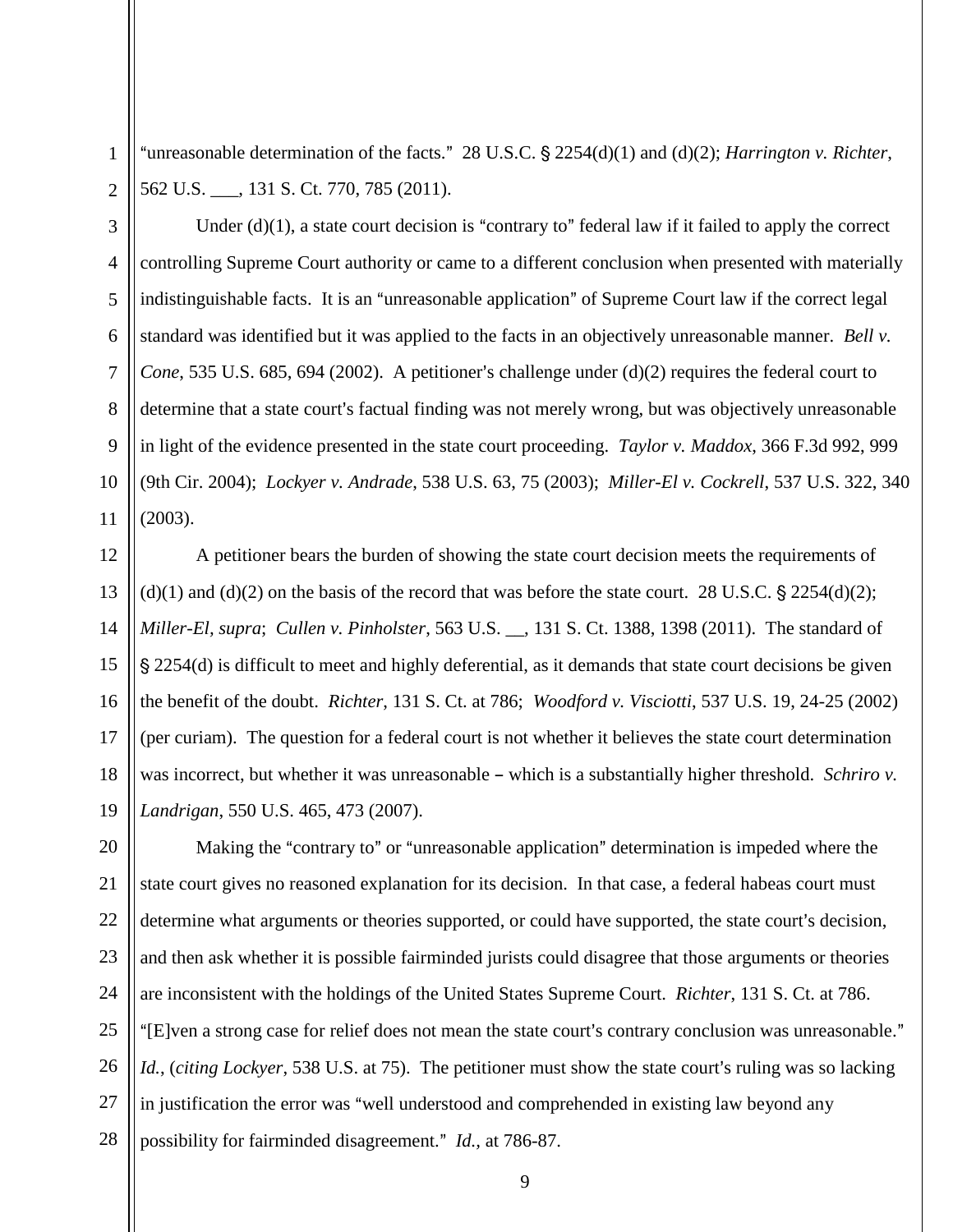## **4) Application of § 2254(d)**

#### **a) The Parties' Arguments**

#### **i) Beames' Brief**

Relying on *Nunes v. Mueller*, 350 F.3d 1045 (9th Cir. 2003), Beames contends that when a state court denies a claim for failing to state a prima facie case, the absence of a prima facie case is the determination that must reviewed for reasonableness under  $\S 2254(d)$ . Beames points out that where the California Supreme Court summarily denies habeas relief, the only "merits" determination that has been made is that the petitioner has failed to allege facts, which if true, would entitle him to relief. *In re Clark*, 5 Cal. 4th 750, 770 (1993); *Pinholster*, 131 S. Ct. 1388, 1402 n.12.

Beames observes that under *Pinholster,* this Court must look at what the state court did in light of what the state court knew. *Id.*, 131 S. Ct. at 1399. Beames argues that under (d)(1), no deference is due to a state court's unreasonable decision that a habeas claim fails to state a prima facie case for violation of a federal constitutional right. *Nunes, supra,* 350 F.3d 1045; *accord, Rivera v. Quarterman*, 505 F.3d 349, 357 (5th Cir. 2007) ("Faced only with the threshold question of whether to allow Rivera's claim to proceed, it was unreasonable on the record before the [state court] to reject Rivera's *Atkins* claim as failing to even establish a prima facie case").

Beames asserts state courts are required to review federal claims in accordance with federal law, and this includes the recognition that the existence of a prima facie case for violation of federal rights is a federal question. *Carter v. Texas*, 177 U.S. 442, 447 (1900) (holding the determination of "whether a right or privilege, claimed under the Constitution or laws of the United States was distinctly and sufficiently pleaded and brought to the notice of the state court, is itself a federal question"); *Panetti v. Quarterman*, 551 U.S. 930, 948 (2007) (finding an unreasonable application of federal law when state process for resolving claim was unreasonable); *(Terry) Williams v. Taylor*, 529 U.S. 362, 397 (2000) (finding an unreasonable application of federal law when state court imposed heightened standard for the constitutional violation at issue).

27 28 Beames argues that in the context of § 2254(d), "the critical question in determining prejudice [is] whether a fair-minded jurist could fail to acknowledge at least a reasonable probability of a different outcome." *Cannedy v. Adams*, 706 F.3d 1148, 1165 (9th Cir. 2013). Beames asserts when a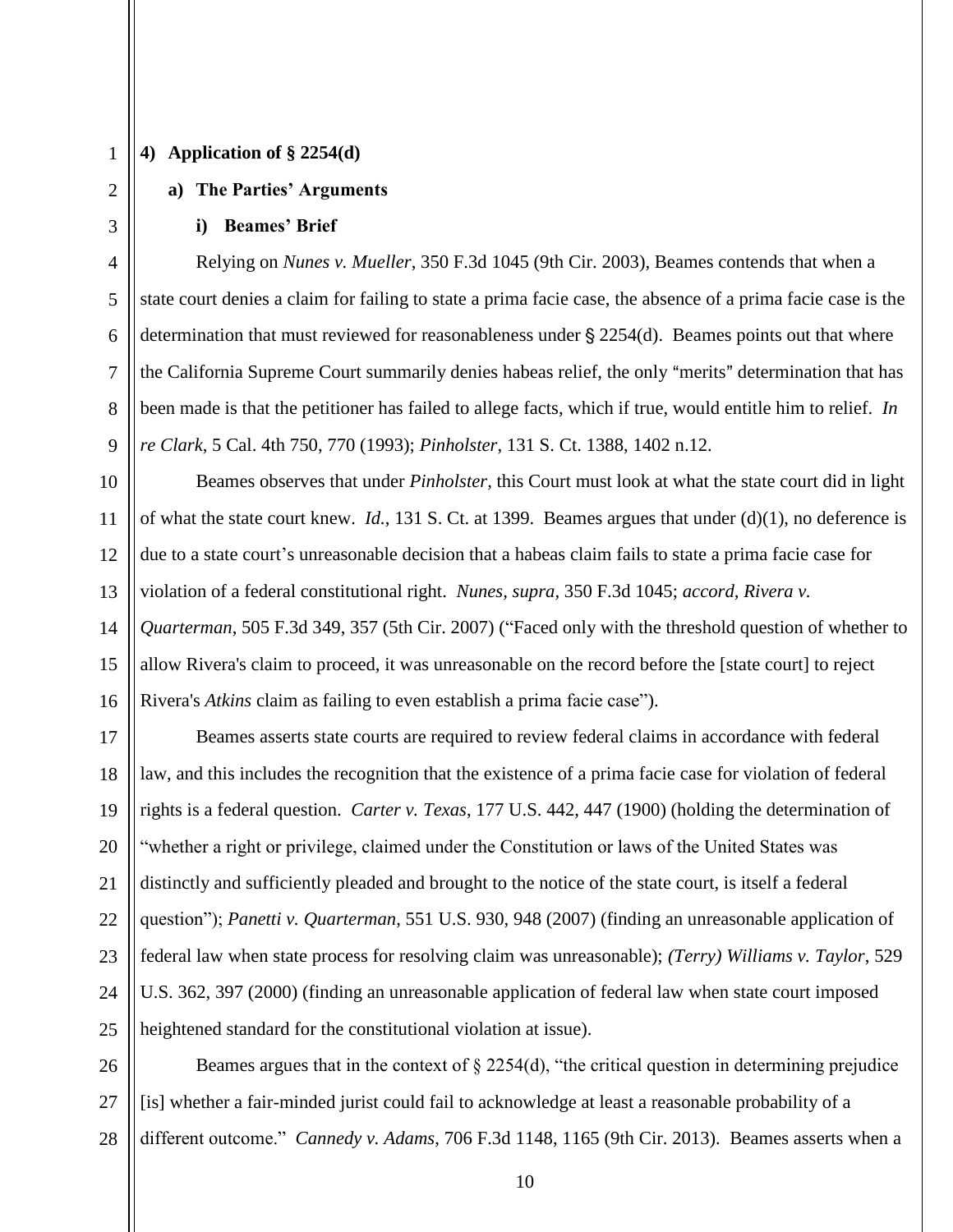reviewing court is faced with a conflict in testimony between two witnesses, either of whom could be believed or disbelieved, a reasonable probability of a different outcome must be acknowledged. "*Strickland* asks whether it is reasonably likely the result would have been different. This does not require a showing that counsel's actions more likely than not altered the outcome. . . ." *Richter,* 131 S.Ct. at 792 (internal quotation marks and citation omitted). In a 'he said, she said' case . . . it would have been objectively unreasonable not to acknowledge the possibility that both outcomes had a reasonable probability of occurring." *Cannedy, supra,* 706 F.3d at 1165.

10 12 13 14 15 California law precludes a state court from making an adverse credibility determination without an evidentiary hearing. *In re Serrano,* 10 Cal. 4th 447, 456 (1995). The federal standard is the same. *Earp v. Cullen*, 623 F.3d 1065, 1069 (9th Cir. 2010). Beames argues that if the California Supreme Court discounted Dr. Ophoven's declaration as not credible, it violated this principle and it also made an unreasonable factual determination within the meaning of the AEDPA. Evidentiary findings made by a state court without holding a hearing and giving petitioner an opportunity to present evidence, result in a "unreasonable determination of the facts" within the meaning of  $\S$ 2254(d)(2). *Taylor, supra,* 366 F.3d at 1001.

16 17 18 19 20 Beames contends the California Supreme Court unreasonably failed to apply its own previously announced binding standards by summarily denying his claim. Beames concludes that deference to the state court decision is not warranted since the California Supreme Court unreasonably denied him the opportunity to prove the allegations in Claim 11, despite the fact that his state petition and exhibits amply met both federal and state law standards for stating a prima facie case.

21 22

1

 $\overline{2}$ 

3

4

5

6

7

8

9

11

# **ii) The Warden's Response**

23 24 25 26 27 28 The Warden asserts the question under  $28$  U.S.C.  $\S$   $2254(d)$  is not whether the merits denial of this claim by the California Supreme Court was correct, but whether it was unreasonable in light of clearly established United States Supreme Court law. The Warden disagrees with Beames that in the case of a state summary denial the reviewing court looks to whether the determination of no prima facie case was reasonable, and asserts Beames' view is not supported by the language in § 2254 or by United States Supreme Court precedent. The Warden contends in the case of a summary denial, as in the instant case, it is impossible for a federal court to determine the precise method of analysis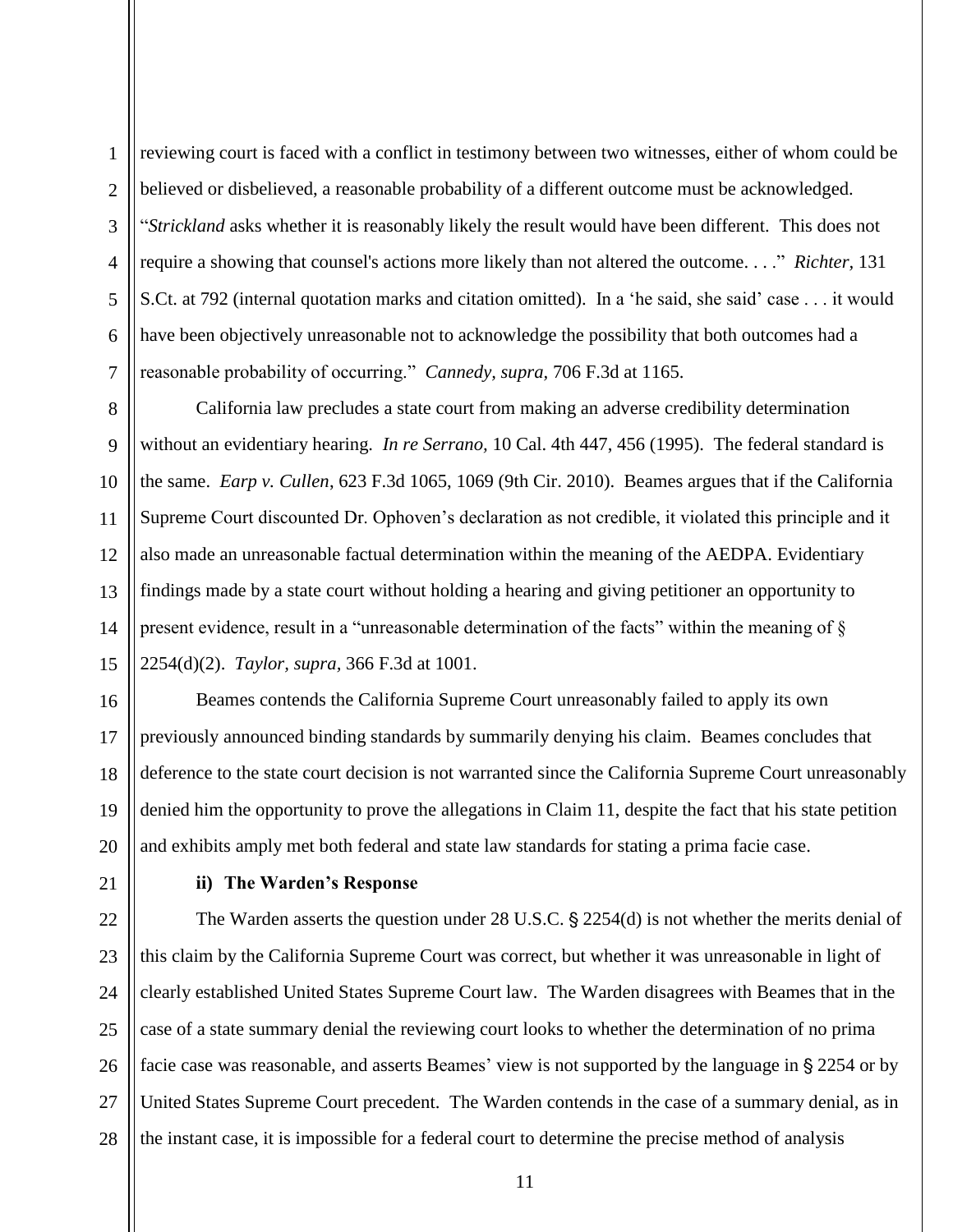1  $\overline{2}$ 3 4 5 employed by a state court, or to determine whether the method was reasonable or not. Instead, the Warden contends a federal court must ask what arguments or theories supported, or could have supported, the state court's decision and then ask whether it is possible fair-minded jurists could disagree that those arguments or theories are inconsistent with the holding in a prior Supreme Court decision. *Richter*, 131 S. Ct. at 786; *Pinholster*, 131 S. Ct. at 1402.

The Warden argues the various United States Supreme Court cases Beames relies on, which independently reviewed a state court's summary denial of a federal constitutional claim, all pre-date the AEDPA. The Warden asserts Beames' contention, that a federal court must review the state court's decision-making process to see if its prima facie case determination was reasonable, is fundamentally at odds with the type of analysis required by the AEDPA as conducted in *Richter*, 131 S. Ct. at 786, and *Pinholster*, 131 S. Ct. at 1402.

12 13 14 15 16 17 18 19 20 21 22 23 24 25 26 27 The Warden also argues Beames' view is at odds with the United States Supreme Court's decision in *Swarthout v. Cooke*, 562 U.S. \_\_, 131 S. Ct. 859, 863 (2011), where federal habeas relief was precluded under the AEDPA. In that case, two inmates, Cooke and Clay, sought federal habeas relief after their state habeas petitions challenging the denial of their respective parole requests were rejected. The Ninth Circuit granted both inmates relief. Regarding Cooke, the Ninth Circuit held that California's parole statute created a constitutionally-protected liberty interest, and that California's "some evidence" requirement was a component of that liberty interest. *Id.*, at 860. The Ninth Circuit concluded the state court had made an unreasonable determination of the facts in light of the evidence. *Id.*, at 860-861. In Clay's case, the Ninth Circuit concluded the Governor's decision to deny parole was an unreasonable application of California's some evidence rule and was an unreasonable determination of the facts in light of the evidence presented. *Id.,* at 861. The United Supreme Court reversed both decisions, determining, among other things, that California's misapplication of its own parole standard was not a justification for granting federal habeas relief. *Cooke*, 131 S. Ct. at 861-63. In so concluding, the Court held that whether California's "some evidence" rule of judicial review was correctly applied is not a federal concern. *Id.*, at 863. Likewise, the Warden argues in this case it is of no federal concern whether California's prima facie standard for state habeas proceedings was

28

6

7

8

9

10

11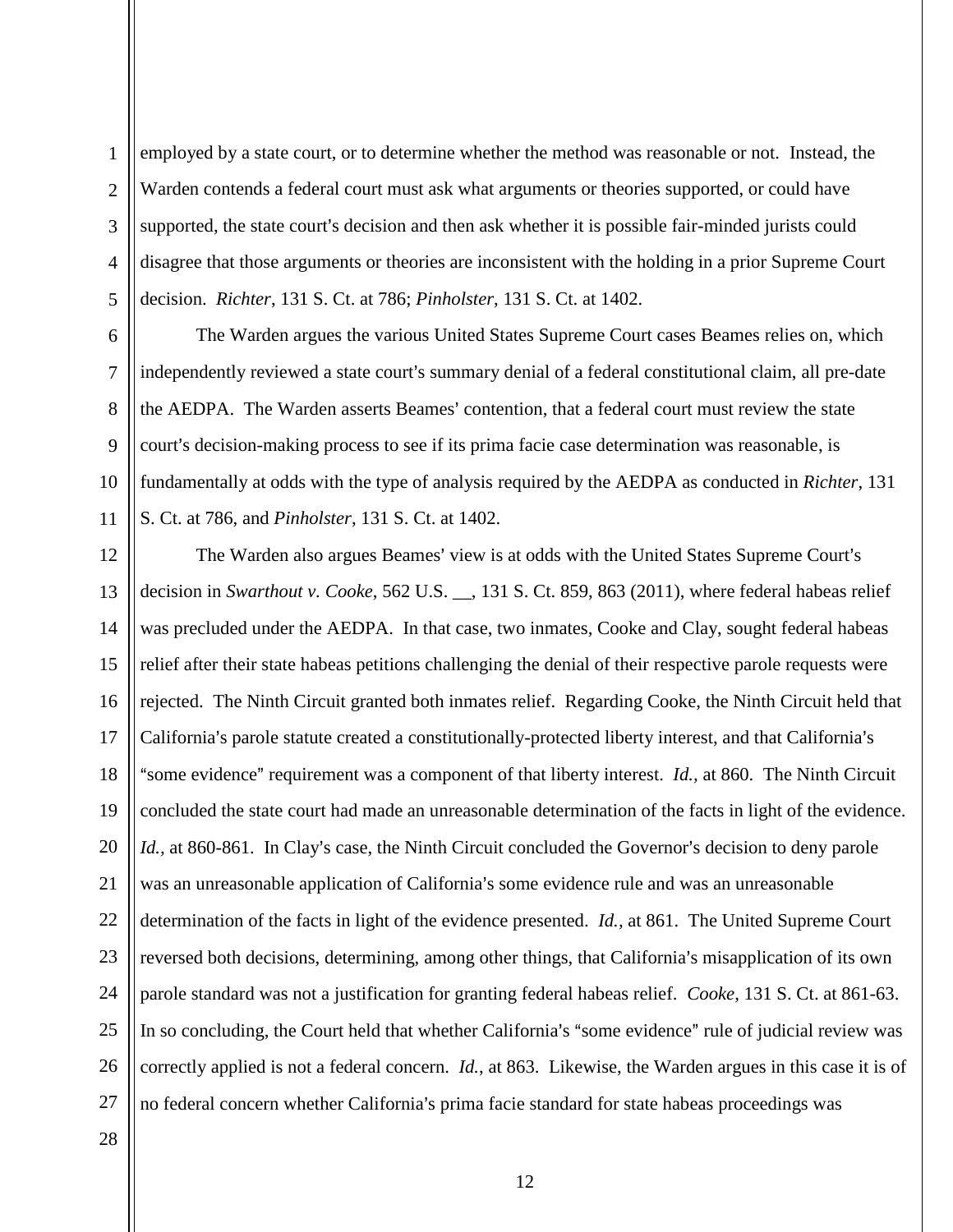correctly applied, but only whether the state court's ultimate merits rejection was unreasonable in light of clearly established United States Supreme Court law.

The Warden contends the state court's summary denial of this claim without a hearing was not an unreasonable factual finding under  $\S 2254(d)(2)$ . The Warden asserts the state court could have reasonably rejected Beames' ineffectiveness claim even after accepting Dr. Ophoven's declaration at face value, as an evidentiary hearing is not required where, as here, the record on appeal contradicts Beames' factual allegations. The Warden concludes, irrespective of a state court's interpretation and application of its own prima facie state habeas standard, a claim denied on the merits by a state court must be denied federal habeas relief unless the state court adjudication was "contrary to" or an "unreasonable application" of clearly established Supreme Court law, or an "unreasonable determination of the facts" in light of the evidence presented in the State court proceeding.

1

# **iii) Beames' Reply**

22 23 24 25 26 27 28 Beames acknowledges that it was the dissent in *Pinholster* which noted that under § 2254(d), the question arising from a summary denial of a habeas claim under California law is whether the state court reasonably found the lack of a prima face case. *Pinholster,* 131 S. Ct. at 1426 (Sotomayor, J., dissenting). But Beames contends the *Pinholster* majority did not disagree, but instead summarized the California standards, *id.*, at 1402, n.12, and stated that under § 2254(d), the federal courts must look at what the state court did in light of what the state court knew. *Id.*, at 1399. Beames rejects the Warden's contention that evaluating the reasonableness of the state court's application of its own standards in adjudicating Beames' federal habeas claims would violate *Estelle v. McGuire, supra,* 502 U.S. 62 and *Bradshaw v. Richey, supra,* 546 U.S. 74. In *McGuire,* the Supreme Court found that the admission of evidence in violation of state law could not provide a substantive ground for federal habeas relief because "a federal court is limited to deciding whether a conviction violated the Constitution, laws, or treaties of the United States." 502 U.S. at 67-68. Beames argues that in contrast to *Estelle*, he is not seeking relief for violations of state law, but asserting that under § 2254(d), California cannot claim deference for an unreasonable adjudication of his federal rights. Beames assets a portion of the analysis under § 2254(d) of the state court's reasonableness includes whether the state court provided an opportunity to develop and present evidence in support of federal claims.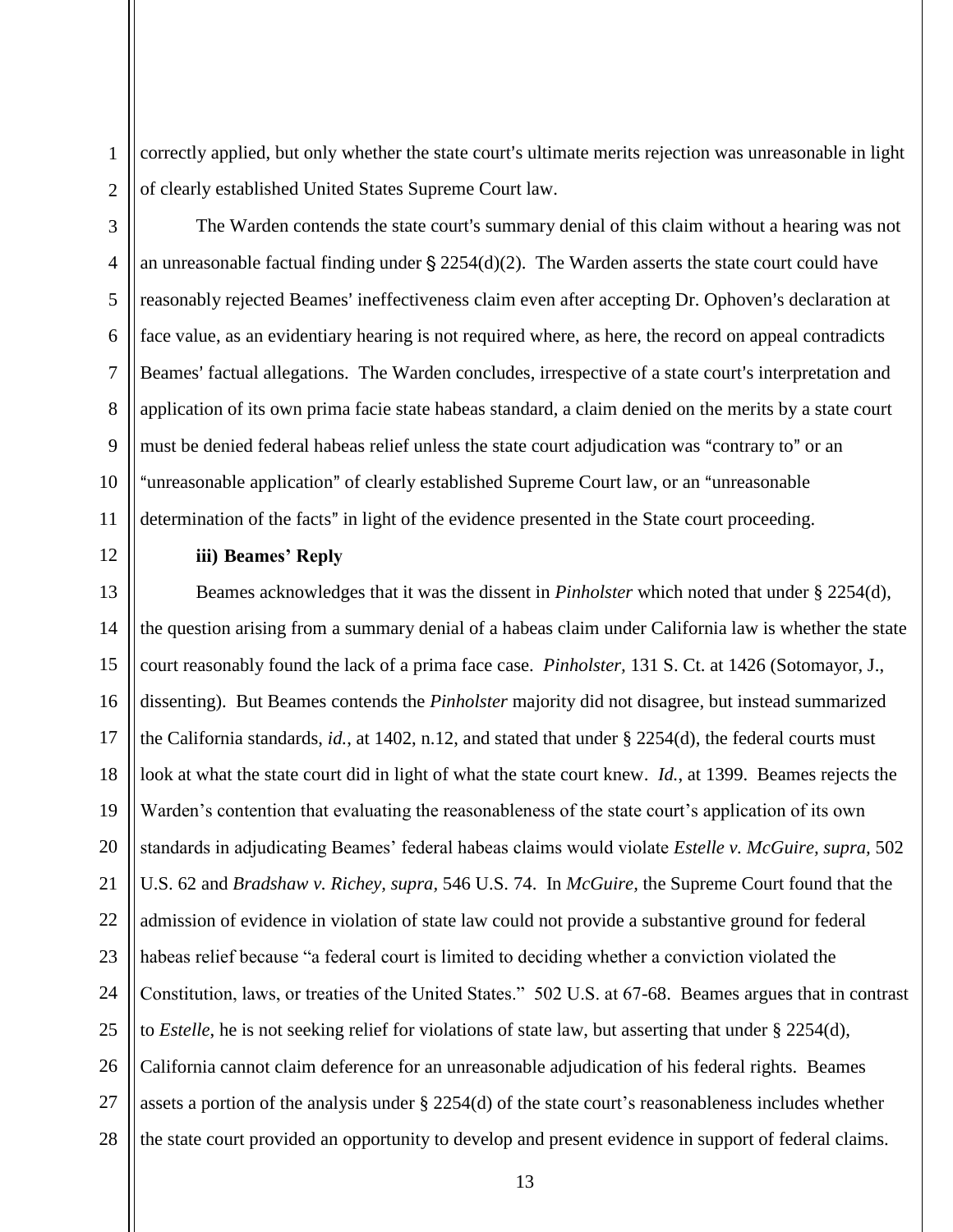1  $\overline{2}$ 3 4 5 6 7 8 9 10 11 12 13 Beames argues the Warden has failed to rebut his prima facie showing that Rothbaum rendered deficient performance which prejudiced his case. Beames contends that if Rothbaum had undertaken the basic work of investigating the prosecution's forensic case, he would have discovered the prosecution expert testimony was grossly flawed, in that Cassie died from neglect not torture, and in that the injuries Dr. Dollinger insisted were the cause of death were caused post-mortem. This information would have provided Beames with a viable defense, in place of an implausible, belated and self-serving story of the fallen tool cart that Rothbaum himself found unconvincing and did not otherwise support. Rothbaum's total failure to subject the prosecution's case to meaningful adversarial testing satisfies the first prong of *Strickland v. Washington*, 466 U.S. 668 (1984), establishing deficient performance. Beames alleges there is a reasonable probability that, had Rothbaum investigated and presented available evidence impeaching the prosecution's experts, there would have been a more favorable outcome. Beames contends the state court's denial of this claim for failure to satisfy the pleading requirements for deficient performance is unreasonable under § 2254(d).

14

# **b) Analysis of 2254(d) Review**

15 16 17 18 19 20 21 22 23 The California Supreme Court, in issuing a summary denial, is assumed to have applied the correct law. *Visciotti, supra,* 537 U.S. at 24 (holding that state courts know and follow the law). Therefore, the state court's summary denial of Claim 11 is not "contrary to" clearly established United States Supreme Court law, as it is assumed to have applied the correct Supreme Court precedent. Nonetheless, a summary denial may involve an "unreasonable application" of clearly established Supreme Court law, that is, the correct legal standard was identified but was applied to the facts in an objectively unreasonable manner, or it may involve an "unreasonable determination of the facts," where the state court's factual finding was objectively unreasonable in light of the evidence presented in the state court proceeding.

24 25 26 27 28 California's initial standard for pleading adequate grounds for habeas relief is satisfied where the habeas corpus petition (1) alleges an illegal imprisonment, (2) states fully and with particularity the facts on which relief is sought, and (3) includes copies of reasonably available documentary evidence supporting the claim, such as transcripts, affidavits or declarations. *People v. Duvall*, 9 Cal. 4th 464, 474 (1995). Under this authority, the state reviewing court presumes the regularity of the trial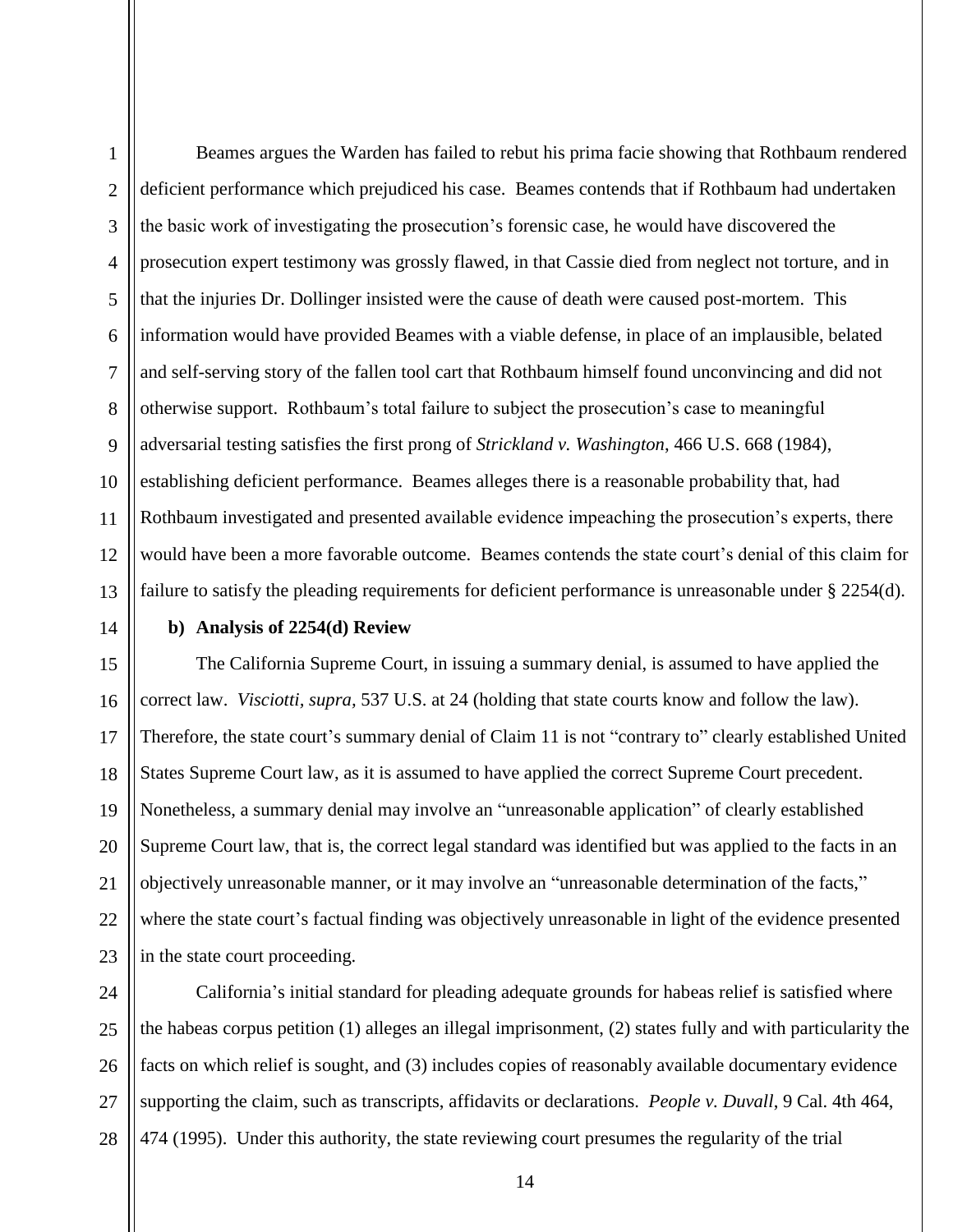proceedings which resulted in a final judgment, the burden is on the petitioner to establish grounds for his release, and conclusory allegations without any explanation of the basis for the allegations do not warrant relief, let alone provide justification for an evidentiary hearing. *Id.*

1

 $\overline{2}$ 

The state court evaluates a petition for habeas corpus by assuming the factual allegations are true and asking whether the petitioner would be entitled to relief. *Duvall, supra,* 9 Cal. 4th at 474-475. If the petition does not state a prima facie case for relief, it is summarily denied. *Id.*, at 475. If, however, the court finds the factual allegations, taken as true, establish a prima facie case for relief, the court will issue an Order to Show Cause ("OSC") why relief should not be granted. *Id.*

Both parties misapprehend the import of *Nunes, supra,* 350 F.3d 1045, to this case. Beames asserts the analysis of California's prima facie standard by the Ninth Circuit in *Nunes* should equally apply to his case, but *Nunes* is readily distinguishable from Beames' case. In *Nunes,* the state court made explicit factual findings and credibility determinations there, while in Beames' case his state habeas petition was denied without explanation. This Court also cannot accept the Warden's view of how to evaluate the state court's denial of a prima facie case. Under his reasoning, there would be no end to the speculation federal courts would undertake to uphold unsupported and even contradictory state summary denials. Moreover, the Supreme Court has clearly set forth the standard to be applied, directing that "§ 2254(d) applies even where there has been a summary denial." *Pinholster*, 131 S. Ct. at 1402, citing *Richter*, 131 S. Ct. at 786. Accordingly, this Court will accord AEDPA deference to the state court's decision rejecting Beames' claims on the merits.

27 In evaluating Beames' claims, this Court examines whether the California Supreme Court's decision to deny his claims without the issuance of an OSC or further factual development constituted an objectively unreasonable application of clearly established federal law or an unreasonable determination of the facts. This Court agrees with Beames that the determination of reasonableness under § 2254(d) necessarily requires the federal court to look at the decision the state actually made. In this case, that decision was denying an OSC. Because this Court is aware of the decision made by the California Supreme Court and what information was before the state court, that will be the starting point for this Court's analysis.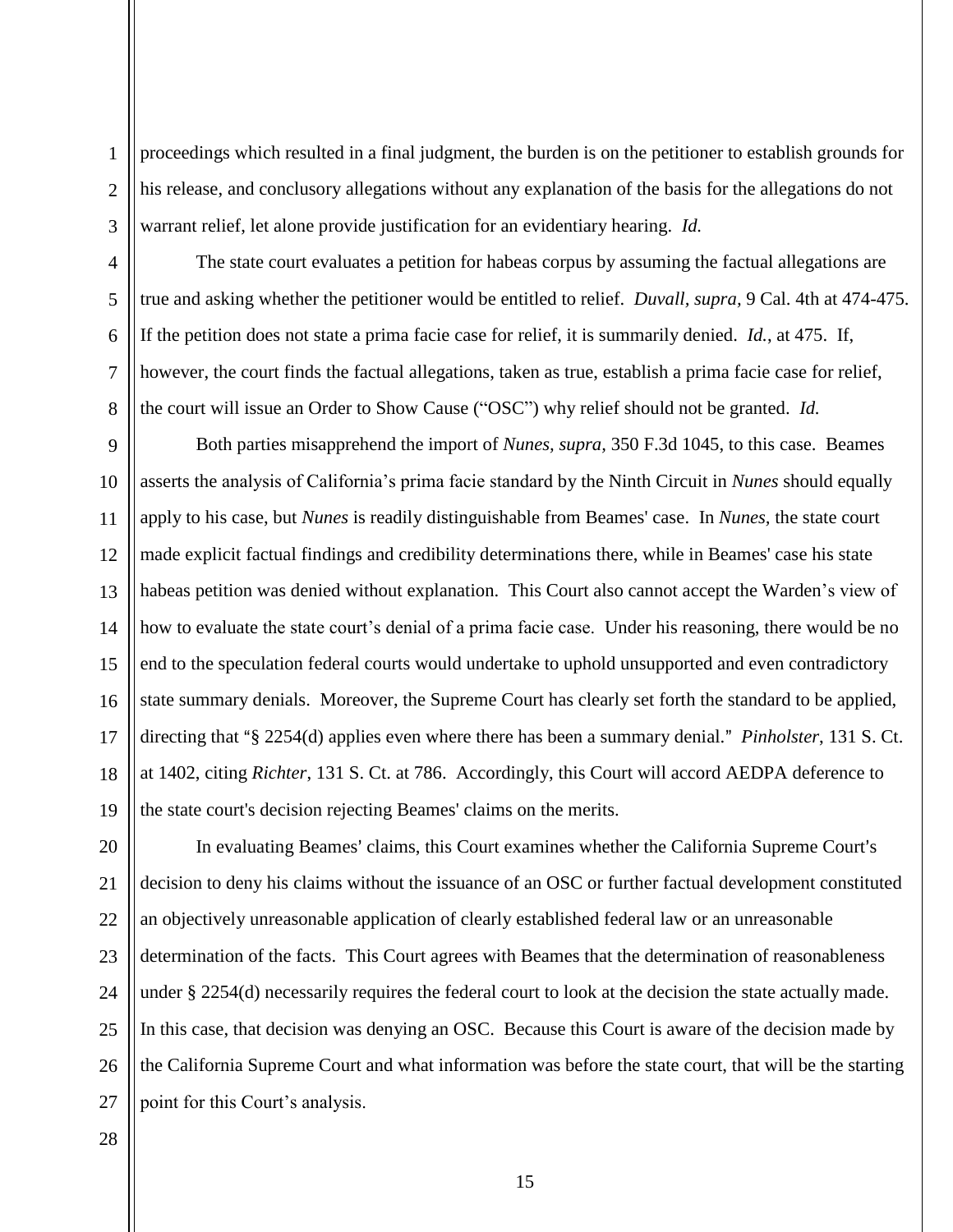1 2 3 4 5 6 7 8 9 10 11 12 13 14 15 16 17 18 19 Beames' trial counsel had an obligation to undertake a "thorough investigation of the law and facts relevant to plausible options" for a defense. *Strickland*, 466 U.S. at 690. The allegations of Beames' state habeas petition, accepted as true, are sufficient to establish that Rothbaum provided deficient performance in failing to investigate any possible defense. Although there was some evidence presented which corroborated or was consistent with Beames' testimony, his account of the fallen tool cart was implausible at best and in light of his prior record, it was unlikely the jury would believe him. Accepting Dr. Ophoven's definitive assertion that Cassie's death was caused by neglect and not by torture as true, the California Supreme Court's summary rejection of this claim compels the conclusion that it found Dr. Ophoven's opinion irrelevant. This conclusion is objectively unreasonable. In light of the questionable defense Rothbaum offered when a much stronger defense was available, the California Supreme Court's conclusion that Beames did not state a prima facie case of ineffective assistance of counsel cannot be reasonable. Since the state court's summary denial of this claim was objectively unreasonable, 28 U.S.C. § 2254(d) poses no barrier to relief. It is not possible fairminded jurists would agree that Rothbaum's representation – the presentation of Beames' account that Cassie was killed by a falling tool cart, in the face of the prosecution's evidence asserting she was killed by a massive blow which tore her liver it in two and caused her to internally bled to death, instead of presenting expert testimony that Cassie was neglected to the point of malnutrition and succumbed to a systemic infection – was consistent with the minimum requirements of *Strickland*. *Richter, supra,* 131 S. Ct. at 786.

20 **Merits Review**

# **c) The Parties' Arguments**

22

21

# **i) Beames' Brief**

23 24 25 26 27 28 Citing *Duvall, supra*, 9 Cal. 4th at 474, and *People v. Romero*, 8 Cal. 4th 728, 737 (1994), Beames asserts the state court's summary rejection of this claim constitutes a holding that, even assuming all of his allegations are true and crediting all the statements of his declarants, Rothbaum's failure to investigate and challenge the accuracy and reliability of the state's forensic evidence was within the range of reasonable performance. Beames argues that such a holding cannot reasonably be squared with *Strickland*. Beames asserts that any presumption of a strategic basis for Rothbaum's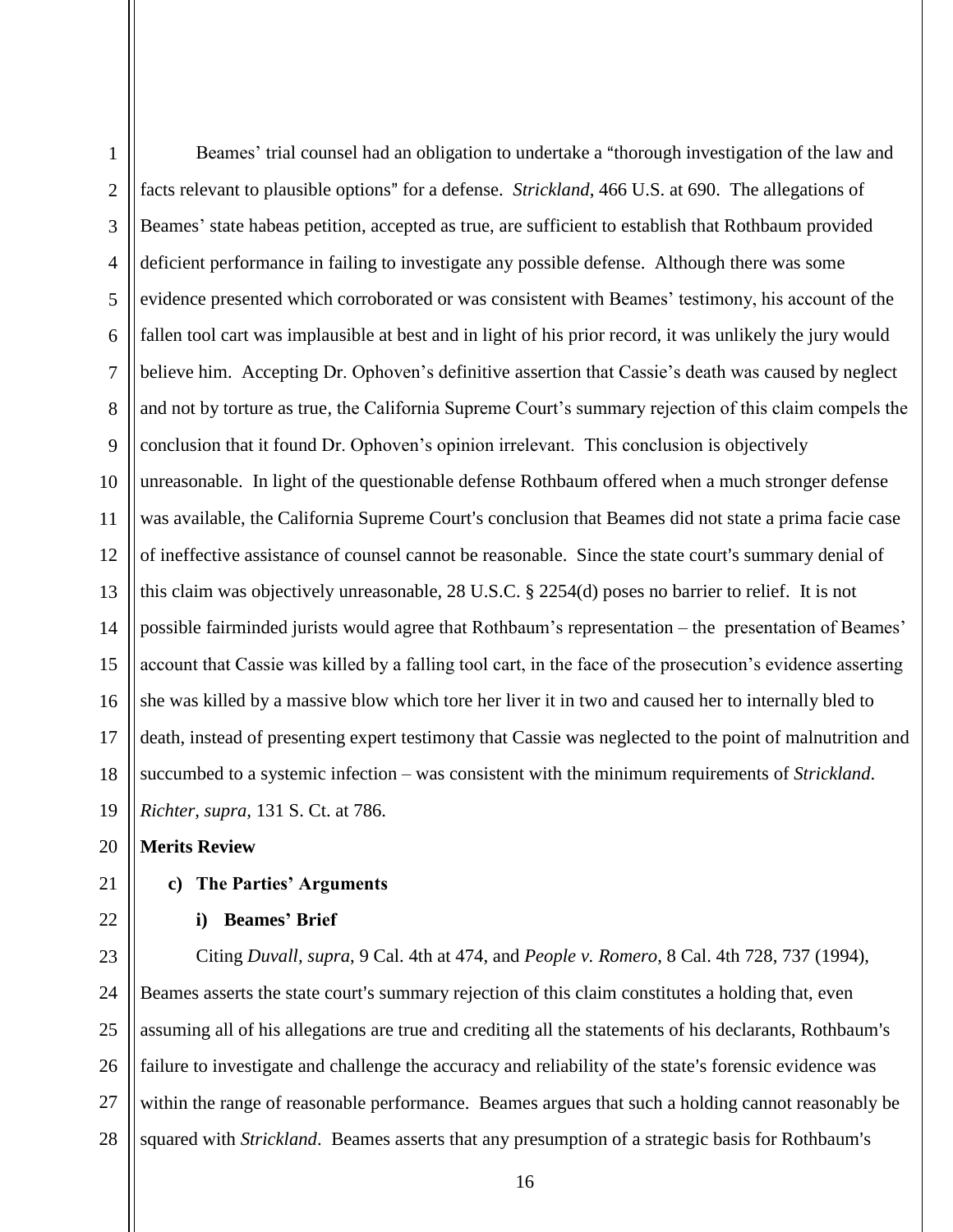1  $\overline{2}$ 3 4 5 6 7 8 9 10 11 failure to contest the cause of death in this case is overcome by the specific allegations that Rothbaum made no investigations and conducted no research on which such a strategic decision could be based. *Id.,* 466 U.S. at 690-91 (entitlement to deference requires reasonable investigations and research as the basis for a strategic decision). Beames observes Rothbaum's own declaration admits he was distracted by personal problems and overwhelmed by the facts of the case, and did not even consider whether Dr. Dollinger's autopsy and opinion might be vulnerable to challenge. Beames asserts Rothbaum's admissions, along with, along with the declarations of several percipient witnesses to Rothbaum's handling of the case and his impaired functioning at the time of Beames' trial, supports the allegations of ineffective assistance of counsel. Beames contends these declarations, which the state court was required to accept as true, overcome any presumption that Rothbaum's decision making was strategic and based on reasonable investigation.

12 13 14 15 16 17 18 19 20 21 22 23 24 25 26 Beames asserts it was absolutely necessary for Rothbaum to consult his own expert concerning the technical, complex pediatric forensic pathology issues in the case because such issues were the crux of the guilt phase, and without the state's experts' testimony, there was only a slight case against him. Beames observes Rothbaum conceded as much at trial when he argued to the jury that "much of what [the prosecutor] Mr. Gallian is basing his case on is expert evidence . . . "Vol. 12, RT:1325. Beames alleges Rothbaum did nothing to evaluate the strength of the state's case, did nothing to prepare for cross-examination, and did nothing to present an affirmative defense. Beames argues had a competent expert testified that Cassie died from neglect and since the state's experts' methodology was incompetent, their conclusions were suspect, and had Rothbaum properly cross-examined the state's experts, there was a reasonable possibility the result would have been different since a reasonable doubt could have been raised concerning many elements of first degree torture murder charge and the torture murder special circumstance. Beames contends that besides the state's experts, there was little or no evidence to establish any of the elements of the case, but without a defense expert to offer an alternate explanation or to assist Rothbaum in cross-examination, the jury was almost certain to believe the state's experts.

27 28 Beames asserts Rothbaum knew or should have known that Beames had told witnesses and police that he performed CPR "for hours" on Cassie, and that Beames was under the influence of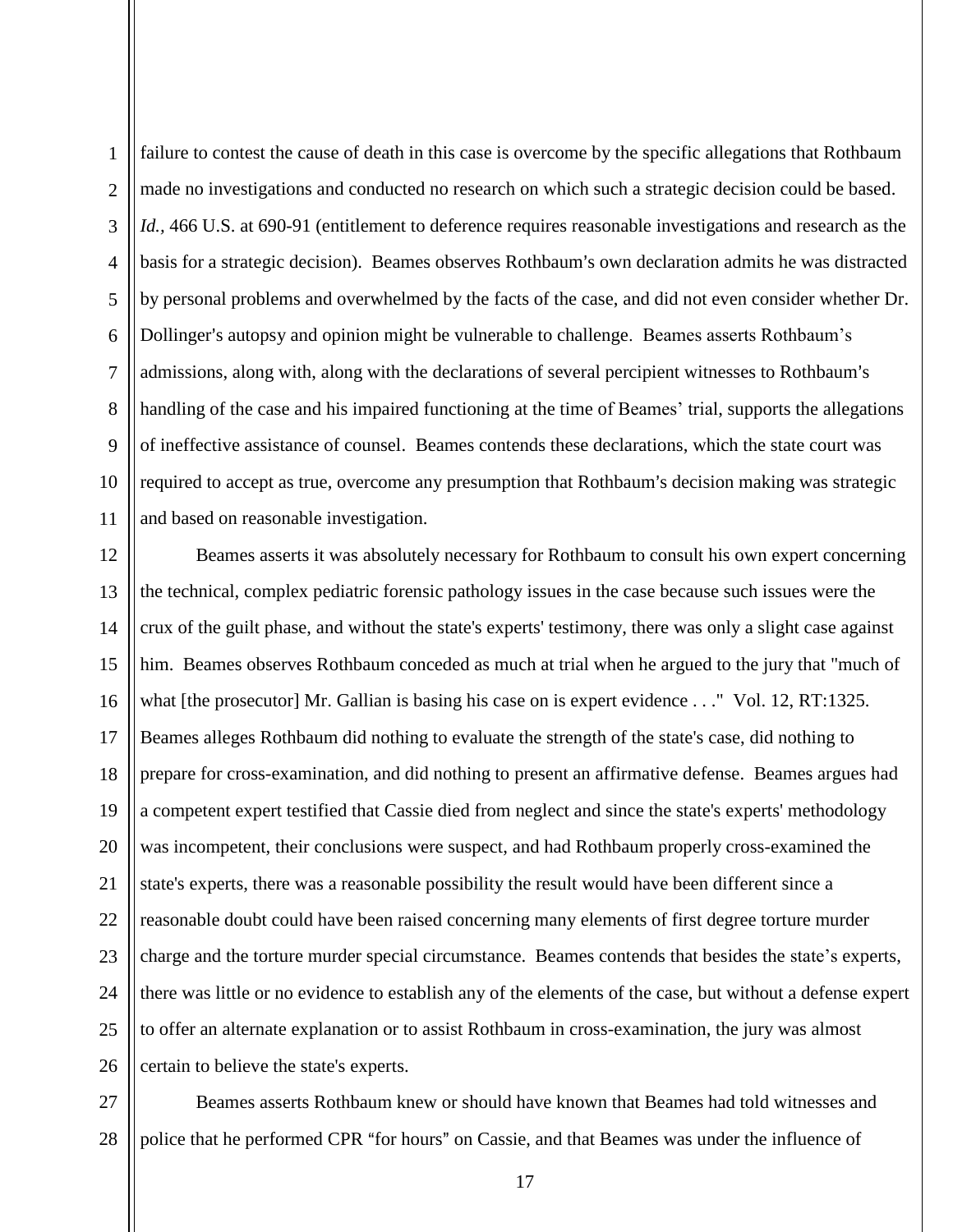1  $\overline{2}$ 3 4 5 6 7 8 9 10 11 12 methamphetamine at the time. Trial testimonies of Tammy Beames, Vol. 8, RT:819; Ricky Hager, Vol. 7, RT:637-638; Crystal Williams, Vol. 7, RT:692; and Dr. Eleanor Zorn, Vol. 11, RT:1087-1094. Beames contends methamphetamine's agitating physical effects and mania-inducing mental effects are well known to criminal defense attorneys. Rothbaum also knew or should have known that Beames reported placing Cassie's body on or near the heating grate as that information was in Dr. Couture's interview notes. Federal Petition, Exhibit 7. Had Rothbaum consulted an expert or a medical text on protocols for suspected child abuse autopsies, he would have known that potential postmortem injuries related to resuscitation attempts should be considered and ruled out, especially in the case of injuries to the ribs and/or liver. Even without research into autopsy protocols or knowledge of methamphetamine's effects, common sense suggests that chest compressions might have something to do with broken ribs and internal organ damage, especially when those compressions may have been performed for an extended period of time.

13 14 15 16 17 18 19 20 21 22 23 24 25 26 Beames asserts that even though the core of the prosecution's case was the testimonies of experts, Rothbaum did nothing to evaluate the strength of the state's case, to prepare for crossexamination of the state's experts, or to present a defense. Dr. Ophoven opines the evidence supports a finding that Cassie was severely malnourished and thus vulnerable to massive infection, that she had already been dead for some time when autopsied as her body was already beginning to decompose, and that she lacked hemorrhage in the adjacent tissue to her deeply transected liver, all of which is inconsistent with Dr. Dollinger's conclusion as to cause of death. Dr. Dollinger misinterpreted the slides he did make of the liver and head injuries, as the slide of the liver clearly indicates a postmortem wound and the slide of the head injury clearly indicates a wound much older than Dr. Dollinger concluded. Dr. Ophoven opines a competent pediatric forensic pathologist would have testified the medical evidence does not support that Cassie received a blow to the liver while she was alive, but that the state of Cassie's liver and surrounding tissues, together with her broken ribs, are consistent with post-mortem compression of the torso, specifically with prolonged, untrained and frantic CPR.

27 28 Dr. Ophoven opines that most of Cassie's other injuries were sustained post-mortem, either from decomposition, mummification, or insect activity, and that Dr. Dollinger failed to take tissue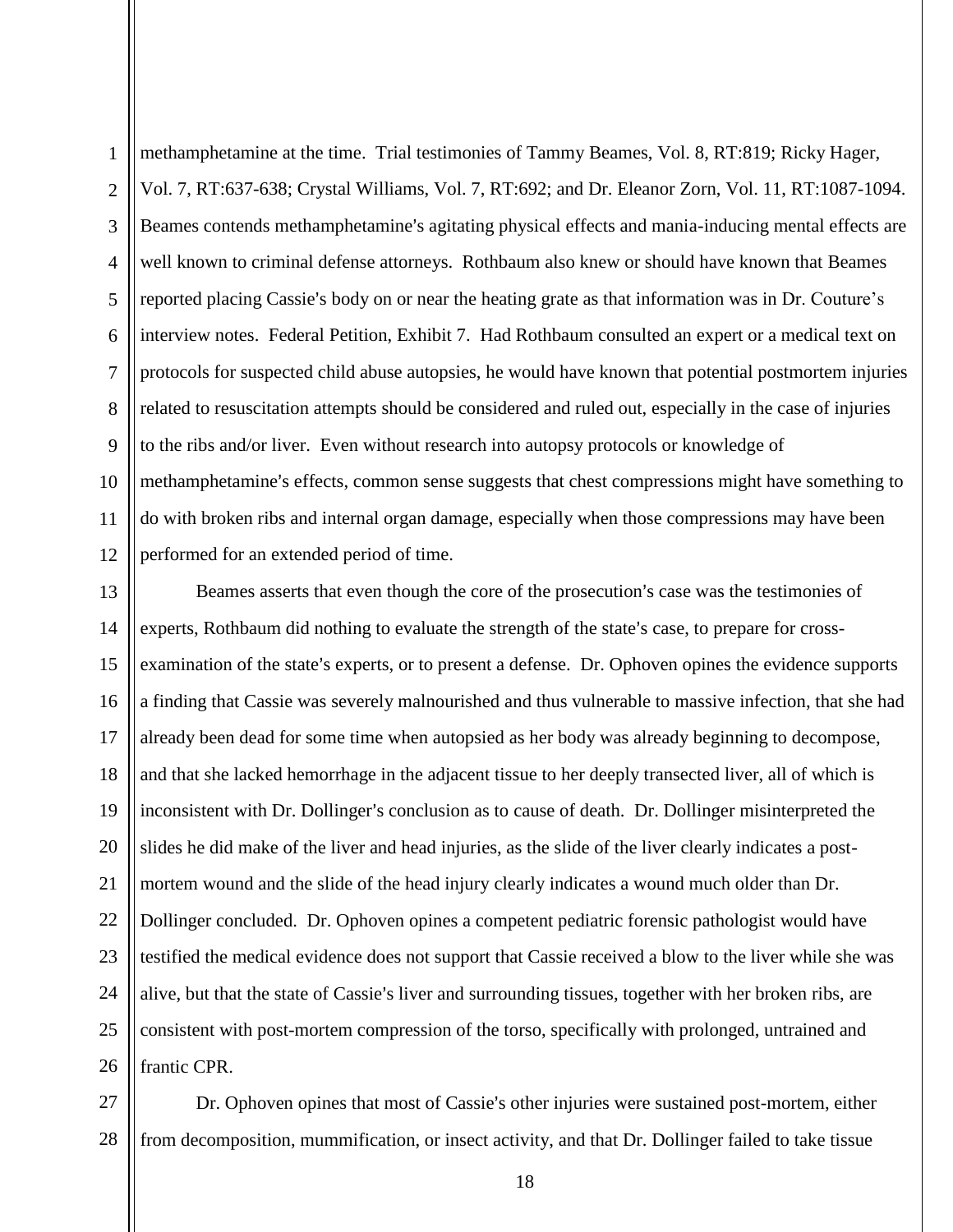1  $\overline{2}$ 3 4 5 6 7 8 9 samples to support his contrary opinion about the cause of these injuries. Dr. Ophoven also contends Dr. Dollinger totally mischaracterized the nature and timing of the injury to Cassie's scalp, calling it a laceration, when it was in fact a large, gangrenous ulcer that had been present for a significant period of time, which could have been the source of pus in her blood vessels and of the pneumonia. Dr. Ophoven asserts an experienced forensic pathology expert would have testified the evidence did not support the conclusion Cassie was hung by a ligature, as well as revealed Dr. Dollinger's sub-standard autopsy methodology, which included the failure to perform standard studies to evaluate malnutrition and dehydration, and the failure to take tissue and bodily fluid samples which could have supported the determination of the age of injuries and the time of death.

10 11 12 13 14 15 16 17 18 19 20 21 22 23 24 Beames argues that the indisputable centrality of the autopsy and opinion of the cause of death distinguish his *Strickland* claim from the claim rejected in *Richter, supra,* 131 S. Ct. 770. The dispositive evidentiary issue in *Richter* was a credibility contest between the defendant and the surviving victim about the circumstances of the exchange of gunfire in which a second victim was killed. Joshua Richter alleged that his lawyer performed deficiently by failing to retain an expert to test whether a pool of blood at the crime scene was consistent with the his version of events. The prosecution did not conduct its own testing of the blood prior to trial. The Supreme Court held the state court's rejection of the claim was not unreasonable, because "[i]t was at least arguable that a reasonable attorney could decide to forgo inquiry" into the forensic evidence at issue. *Richter*, 131 S. Ct. at 788. That was so because (1) the blood was a side issue, "distractive from more important duties," and (2) the results of blood testing might just have easily damaged the defense case. *Richter*, 131 S. Ct. at 789-90 (internal quotation omitted). The Supreme Court noted "the possibility that [defense] expert testimony could shift attention to esoteric matters of forensic science, distract the jury from whether [the surviving victim] was telling the truth, or transform the case into a battle of the experts." *Id.*, at 790.

25 26 27 28 Beames asserts his case is entirely unlike *Richter*. The prosecution case against Beames was predicated on forensic science, not on percipient witness testimony as in *Richter*. Pediatric forensic pathology was not a distracting sideshow that could reasonably be avoided, it was the very crux of the case. *See Elmore v. Ozmint*, 661 F.3d 783, 863 (4th Cir. 2011) ("Here, in stark contrast to *Richter*,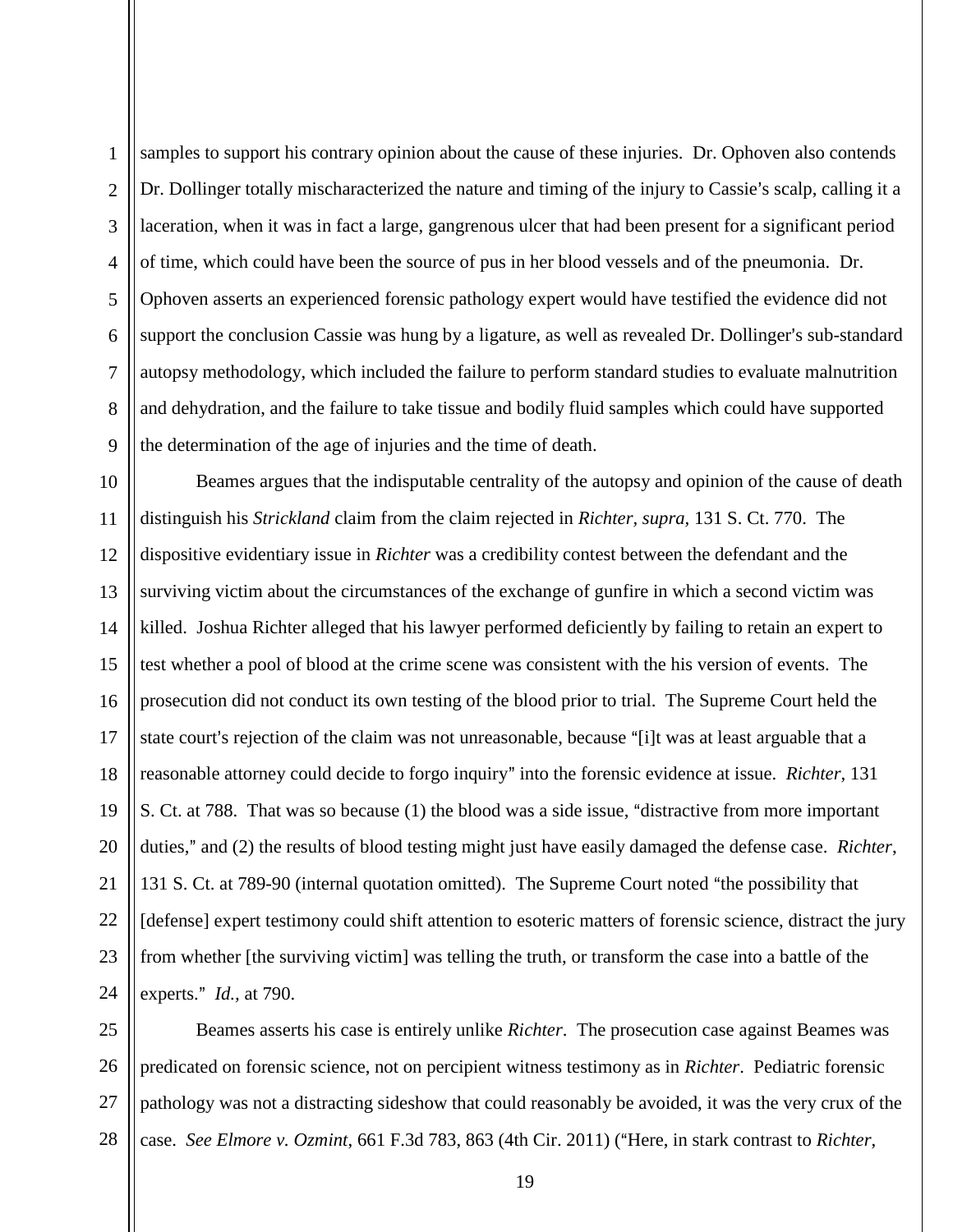1

 $\overline{2}$ 

3

4

forensic evidence was always and obviously vital to the State's case . . ."). Accordingly, Beames argues Rothbaum could not possibly have made a reasonable judgment to focus on "more important" duties," as was the case in *Richter*, 131 S. Ct. at 789. Given the nature of the present case, Beames asserts there could be no more important duty than testing the accuracy of Dr. Dollinger's conclusions about what killed Cassie and whether her most horrific injuries -- the severed liver, broken ribs and burns -- were sustained pre-mortem or post-mortem. A decision to concede these issues cannot reasonably have been made without investigation into Dr. Dollinger's methods and conclusions. The *Richter* Court recognized that "[c]riminal cases will arise where the only reasonable and available defense strategy requires consultation with experts or introduction of expert evidence, whether pretrial, at trial, or both.@ *Richter*, 131 S. Ct. at 788. Beames contends that this is such a case.

In presenting his argument, Beames emphasizes that Dr. Ophoven's opinion was based on medical information and forensic techniques which existed at the time of Cassie's autopsy. Had Rothbaum engaged a qualified forensic pediatric pathologist to review Dr. Dollinger's work, he or she would have reached the same conclusion as did Dr. Ophoven regarding the cause of Cassie's injuries and death.

24 Beames contends the state court was presented with documentary evidence about the incompetence of the prosecution's experts, Drs. Dollinger, Stephens, and Bennett, as well as information that could and should have been used to impeach them. Beames presented evidence in the state court and in this Court that Dr. Dollinger's errors in this case were similar to serious errors he made in five other infant death cases in 1995, for which he was disciplined by the California Medical Board. In four of those cases, he failed to perform any microscopic examination of the infants' tissues, and in all five cases, he misdiagnosed the cause of death, and was found grossly negligent in the five cases. Exhibit 2 (*In the Matter of the Accusation Against Armand L. Dollinger, M.D.*, Medical Board of California File).

25 26 27 28 Beames asserts the state court knew Rothbaum's cross-examination of Dr. Dollinger was brief, that Rothbaum only questioned him about minor discrepancies, complimented him on the thoroughness of his autopsy report, and reviewed his opinion of the timing of the various injuries. Vol. 9, RT:945-958. Even in the absence of retaining his own expert, had Rothbaum consulted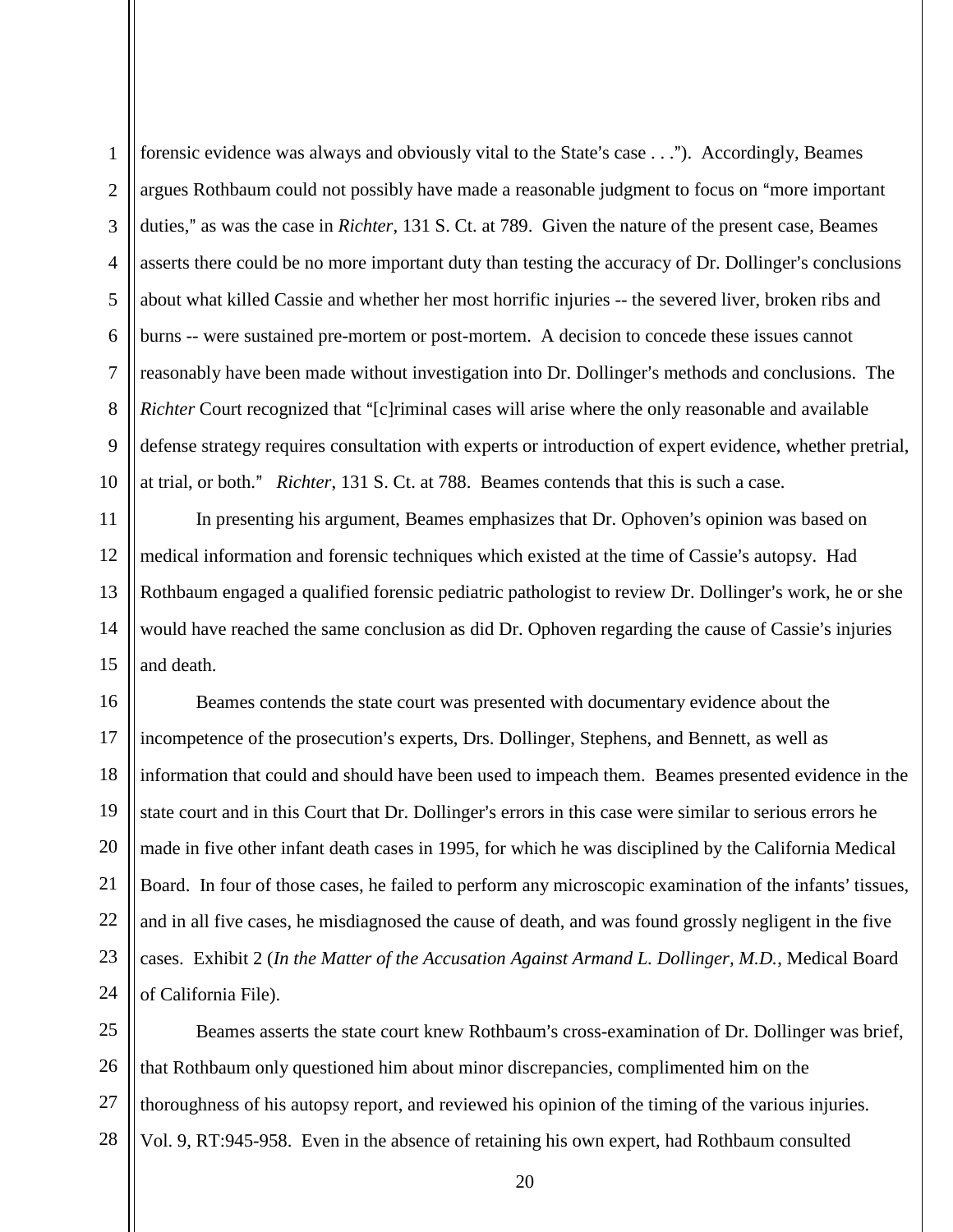1  $\overline{2}$ 3 4 5 6 7 8 9 10 11 12 13 14 15 standardized forensic pathology texts readily available at the time of trial, Beames contends Rothbaum would have discovered numerous steps critical to a suspected child abuse autopsy that were not performed in this case. These include: collection of organ and blood samples for bacteriological studies to check for infection; collection of vitreous humor to check for dehydration; collection of urine for metabolic studies; microscopic examination, including use of special stains, of all organs, skin and subcutaneous tissues; recording of post-mortem changes and the extent of putrefaction. Dr. Dollinger was not cross-examined about these omissions, and was not questioned about whether Cassie's injuries were consistent with resuscitation attempts, even though autopsies in suspected child abuse cases should attempt to distinguish between injuries caused by resuscitation attempts and caused by assault. Rothbaum also failed to use the medical records of Darrian, specifically his history of malnutrition, infection, and wasting, in cross-examining Dr. Dollinger about whether Darrian's condition was consistent with the theory that he and Cassie were victims of chronic neglect, and that the home environment presented a threat of fatal malnutrition and infection. Beames maintains that cross-examination on these matters would have revealed many of the errors identified by Dr. Ophoven.

16 17 18 19 20 21 22 23 24 Beames stresses that the California Supreme Court was informed Rothbaum rejected any and all jury instructions on lesser included degrees of homicide, choosing to bet Beames' life on an all-ornothing choice between capital murder and outright acquittal. The record reflects Rothbaum gave an unexplained affirmation to the trial judge when asked whether this was a strategic decision. Vol. 12, RT:1227. Beames specifically alleged in his state pleadings that this decision was neither strategic nor reasonable, given the weakness of the defense that was presented and Rothbaum's failure to subject the state's forensic evidence to adversarial testing. Competent counsel would have been armed with the evidence described above, and would have sought instructions on lesser offenses that would not subject Beames to the death penalty.

25

# **(1) IAC relating to Prosecution Experts**

26 27 28 Beames claims Rothbaum was ineffective for failing to: (1) adequately cross-examine Dr. Dollinger about his methodology regarding the autopsy, Cassie's overall health at time of death, and Cassie's under-developed size, to advance the theory Cassie died of starvation and a secondary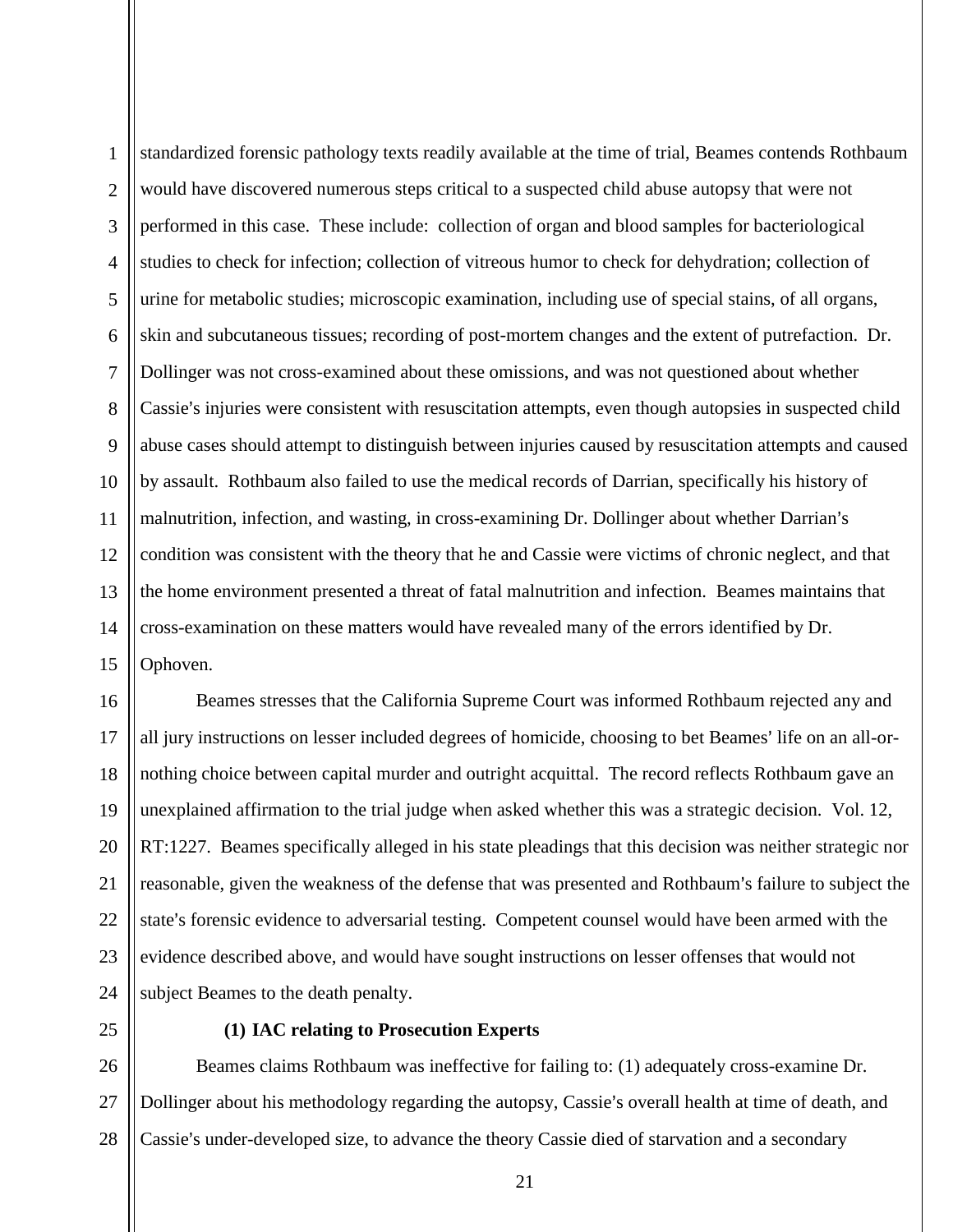1  $\overline{2}$ 3 4 5 6 infection; (2) adequately cross-examine Dr. Dollinger about the timing of Cassie's injuries and about the time of death prior to autopsy; (3) adequately cross-examine Dr. Dollinger about the cause of Cassie's rib and liver injuries to advance the theory they were caused by frantic, untrained attempts at resuscitation and thus were caused post-mortem; (4) adequately cross-examine Dr. Dollinger about injuries to Cassie's mouth to advance the theory they were caused post-mortem by insects; and (5) investigate Dr. Dollinger's background and impeach him about alleged prior unprofessional conduct.<sup>3</sup>

Beames also contends Rothbaum was ineffective for failing to: (1) cross-examine Dr. Stephens with evidence of Beames' statement that he attempted to "warm her blood" to revive Cassie; and (2) impeach Dr. Bennett by inquiring into his recruitment and presenting evidence of his past history, including alleged mistakes and prior cases showing prosecution bias, and by inquiring into why the other experts did not agree the mark on Cassie's neck was due to strangulation.

12

7

8

9

10

11

# **(2) Failure to Request Lesser Included Offense Instructions**

13 14 15 16 17 18 19 20 21 Beames asserts Rothbaum was ineffective for requesting that no lesser included offense instructions be given on the homicide count, which Beames was entitled to as a matter of law, thus forcing the jury into an all-or-nothing decision. The California Supreme Court refused, on direct appeal, to grant relief on the related claim of trial court error, finding the error was invited by Rothbaum. *People v. Beames, supra*, 40 Cal. 4th at 926-928. Beames argues that in light of how weak Rothbaum's guilt phase defense was, it was not reasonable to decide to forego lesser included homicide instructions. Beames further argues the state's case was weak regarding his premeditation of the intent to inflict extreme pain on a living human for a sadistic purpose (regarding the first degree murder charge) and the intent to kill (for the special circumstance). Had Rothbaum asked for a lesser

- 22
- 23
- 24

 $\overline{a}$ 

25 26 27 28  $3$  Dr. Dollinger was disciplined by the Medical Board of California in 2001 pursuant to an investigation into inaccurate causes of death in five infant autopsies which occurred from January through March 1995 (prior to Beames' trial in July, 1995). *See* Federal Petition, Exhibit 2. It is unclear when the investigation into the incorrect diagnoses was initiated, but the error in all five cases was the same, the failure to properly diagnose coarctation of the aorta (narrowing of the blood vessel caused by malformation of tissue that projects into the lumen or channel of the aorta), and all the infants were under six months of age at the time of death. The relevance of these dissimilar cases to the allegations of error in Cassie's autopsy is unclear, even had the incidents been available to be discovered prior to Beames' trial.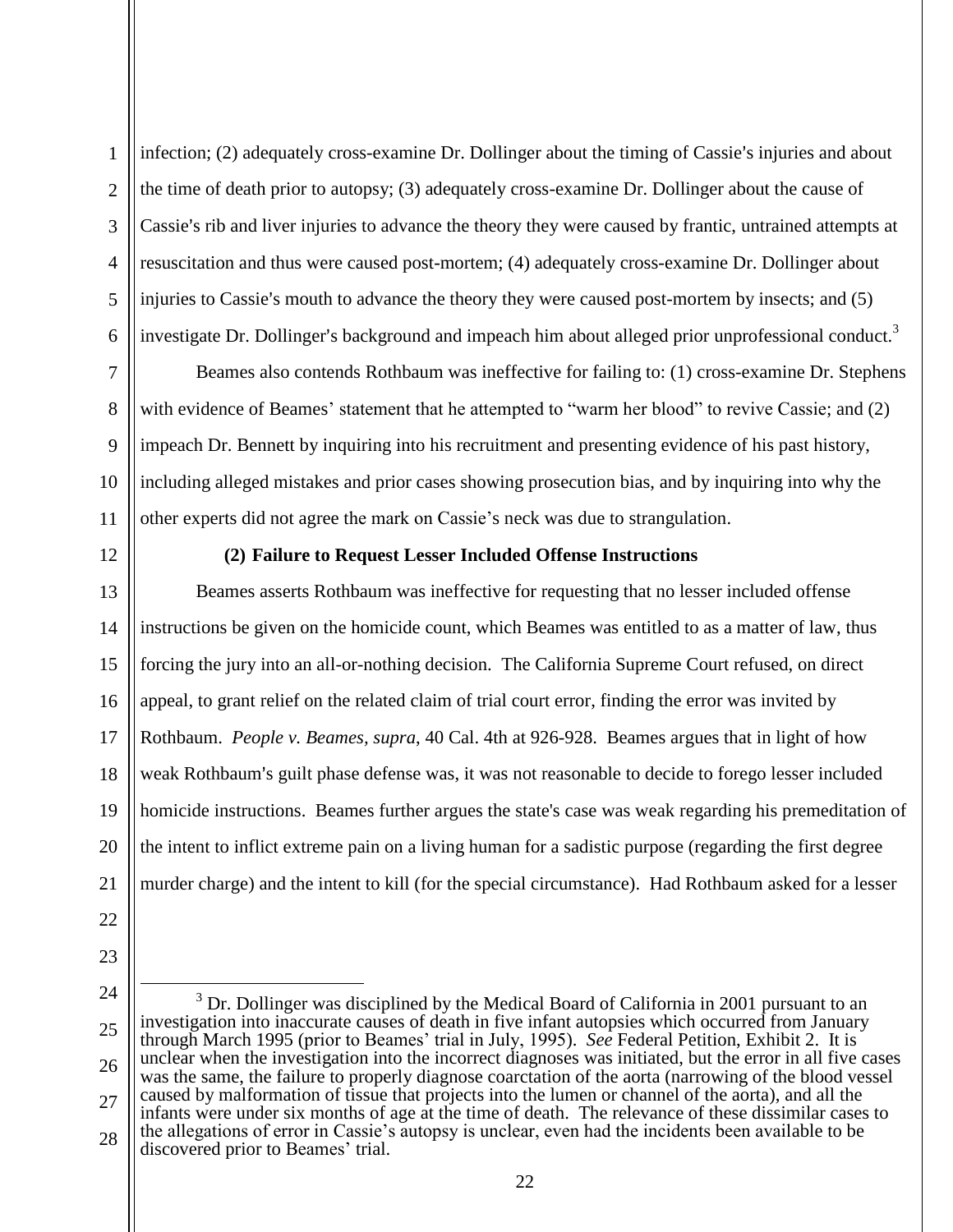included offense instruction, Beames contends it is reasonably probable he would not have been convicted of either first degree murder or the special circumstance.

1

#### **ii) Warden's Response**

The Warden observes the primary defense theory at trial was based on Beames' story of what happened: that a tool cart fell on Cassie and her death was accidental. The Warden argues that had Rothbaum investigated and presented the starvation theory now urged, it would have harmed Beames' credibility and the defense. The Warden contends Beames' testimony was more consistent with Dr. Dollinger's testimony regarding Cassie's cause of death (massive hemorrhaging due to a transected liver) than with Dr. Ophoven's theory, as Dr. Ophoven's theory does not account for Beames' description of the pool of blood all around Cassie (which was corroborated by evidence of Cassie's blood on clothing, sheets, bedding and towels), nor is it consistent with all of Cassie's physical injuries which circumstantially point to a death caused by violence. The Warden asserts Beames has failed to demonstrate that Rothbaum was ineffective for failing to adequately investigate and cross-examine the prosecution's experts.

The Warden contends that had all of Rothbaum's alleged failures of been pursued, they would have been inconsistent with Beames' version of the circumstances of Cassie's death as related at trial; that Rothbaum did obtain an admission from Dr. Dollinger that he could not give a precise time of death; that Beames admitted Cassie had injuries to her face prior to her death, making the theory of post-mortem injuries or decomposition incredible given the history of abuse suffered by Cassie and her other injuries; and that Beames fails to cite any known unprofessional conduct by Dr. Dollinger which counsel could have obtained prior to the conclusion of the trial, or that counsel should have known existed, so there was no reason for counsel to investigate his conduct.

27 28 The Warden disputes the value of the supposed evidence Beames asserts Rothbaum should have presented to impeach Doctors Stephens and Bennett. The Warden contends the notes of Beames' statement differ from what Beames suggests, that the notes state he placed Cassie's body by the heater to warm her blood, and the notes also state Cassie crawled across a hot grate burring her hand and foot, which contradicts the argument that most or all of Cassie's burns were inflicted post mortem. The Warden asserts the other experts were not asked about the mark on Cassie's neck and there is no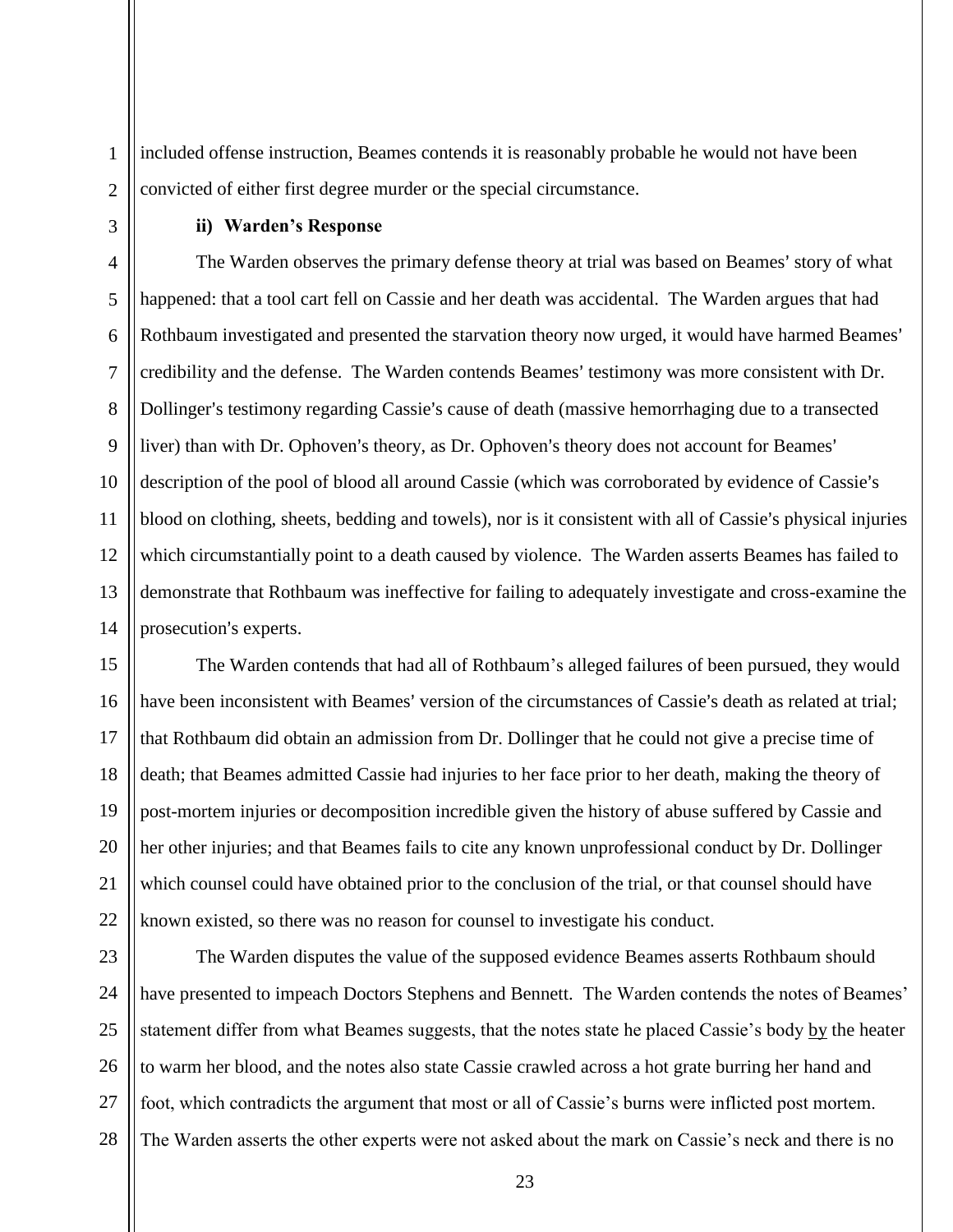evidence they disagreed with Dr. Bennett, and that only one account critical of Dr. Bennett's opinion was published at the time of Beames' trial. The Warden contends the errors asserted in the article published before Beames' trial were not relevant to Dr. Bennett's testimony, and that Rothbaum was not ineffective for failing to present this evidence.

8 10 12 13 14 The Warden contends Beames agreed with Rothbaum to not seek lesser included instructions to the murder count, and the inclusion of such instructions would have been inconsistent with Beames' version of Cassie's death. The Warden asserts that even if Rothbaum was deficient for failing to investigate and present expert pediatric forensic testimony, to cross-examine the state's experts, and to request lesser included instructions, the alleged omissions were not prejudicial. The Warden contends Cassie's injuries demonstrate she was tortured and murdered, and the burns, which were inflicted within days of her death, suggest an intent to inflict extreme pain and suffering. The expert opinion that Cassie was tortured was corroborated by the history of abuse she had suffered. The Warden states it is not reasonably probable the jury would have accepted the starvation theory of Cassie's death in light of her horrific injuries and Beames' own version of the events.

15 16 17 18 19 20 21 The Warden concludes there is no evidence the California Supreme Court used the improper *Strickland* standard in adjudicating this claim. Citing *Visciotti, supra*, 537 U.S. 19, he further asserts the state court used the correct test for prejudice despite the inclusion of the "fundamentally unfair" language Beames challenges. In *Visciotti*, the United States Supreme Court held that occasional use of imprecise language must be given the benefit of the doubt as state courts are presumed to know and follow the law. 537 U.S. at 24. The Warden argues Beames cannot show an entitlement to federal habeas relief given the totality of the evidence presented in state court.

22

1

 $\overline{2}$ 

3

4

5

6

7

 $\overline{Q}$ 

11

# **iii) Beames' Reply**

23 24 25 26 27 28 Beames observes the Warden makes no attempt to rebut the allegations of Rothbaum's deficient performance and does not discuss any of the remarkable details of Rothbaum's actual performance, but instead argues that investigating and presenting evidence consistent with Dr. Ophoven's declaration to contradict the prosecution's forensic evidence would have been inconsistent and unbelievable in light of Beames' account of Cassie's death, and would have harmed rather than helped Beames.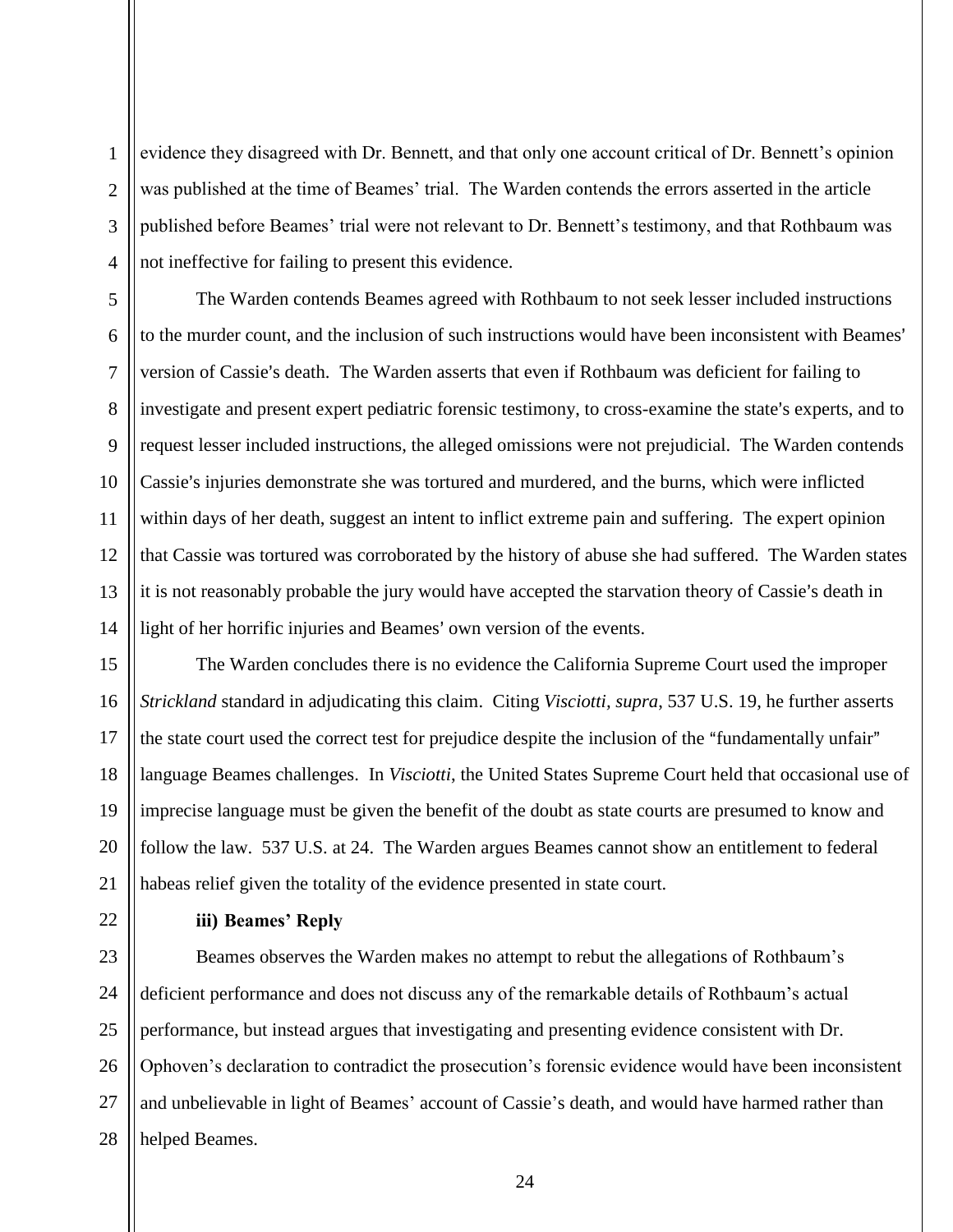1

 $\overline{2}$ 

Beames contends whether or not his version of the facts was true, competent counsel would want to know whether the prosecution's expert witnesses had made mistakes that could be exploited on cross-examination, and whether the experts had a history of incompetent and biased work. As the prosecutor noted during closing arguments, Dr. Dollinger's testimony was incredibly damaging to Beames and much of his testimony could not be squared with Beames' testimony. If Beames was to have had any chance of success, he argues it was imperative that the prosecution's experts be vigorously impeached, yet Rothbaum made no effort to do so. Further, as Beames noted in his state habeas petition, Rothbaum also failed to support his chosen defense. Rothbaum simply called Beames to the stand and permitted his implausible account to be eviscerated by the prosecutor during cross examination and closing argument.

17 18 19 Beames does not contend Rothbaum should have impeached the prosecution's forensic evidence in addition to calling Beames as a witness, but rather, had Rothbaum done a reasonable investigation, Beames would not have testified at trial or been subjected to searing cross examination. He maintains this Court should view Rothbaum's deficient performance in that context. Beames acknowledges it was perfectly apparent before he testified that he was unable to provide testimony which could be squared with the prosecution's heavily flawed, but unchallenged, scientific testimony. Beames' story was implausible at best and his record was such there was no likelihood the jury was going to believe him. Even though Rothbaum did not find Beames' story convincing, he made Beames' unsupported testimony the cornerstone of the defense.

20 21 22 23 24 25 26 27 28 Beames asserts that despite failing to directly contest the sufficiency of Beames' allegations about the cause of Cassie's death, the Warden makes a number of other arguments about the asserted "implausibility" of Beames' state court allegations. The Warden notes the alleged contradictions in the state court record between Dr. Ophoven's declaration and testimony of various witnesses regarding the presence of various non-fatal injuries, including burns on Cassie's toes and fingers and injuries around Cassie's nose and mouth. Beames asserts that to the extent such discrepancies arguably exist, the place to resolve them is through an evidentiary hearing, and they do not provide a basis for summarily rejecting the entirety of Beames' allegations or Dr. Ophoven's declaration. More importantly, Beames contends any alleged weaknesses in Dr. Ophoven's declaration are not an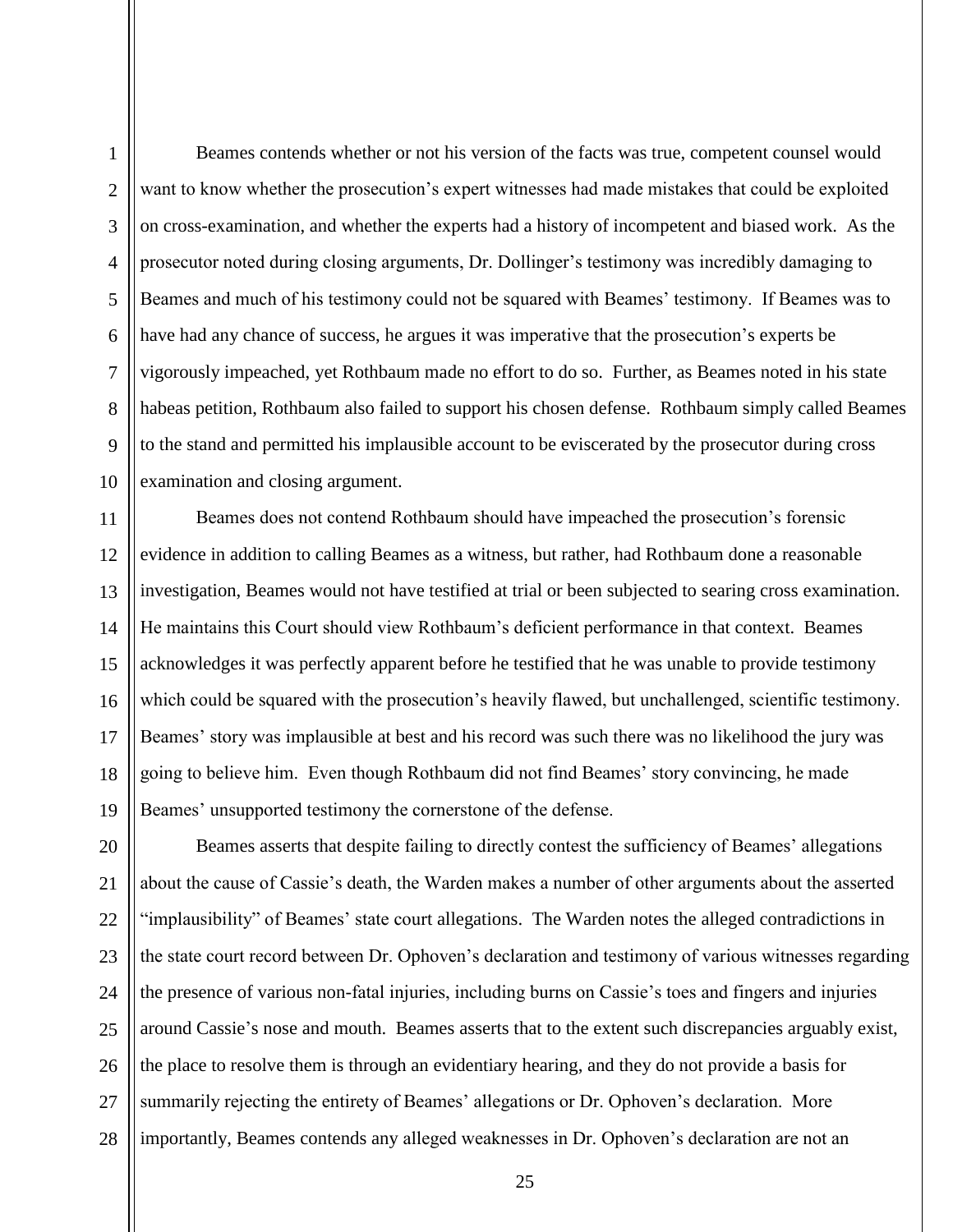1

 $\overline{2}$ 

3

4

5

23

# **d) Analysis of Merits and Conclusion**

24 25 26 27 28 To establish a claim of ineffective assistance of counsel, Beames is required to establish both that Rothbaum's actions fell below an objective standard of reasonableness and that the alleged errors resulted in prejudice. *Strickland, supra*, 466 U.S. at 687-88. To succeed on the first component, Beames must overcome a "strong presumption" that Rothbaum's performance fell within the "wide range of reasonable professional assistance," that his actions and omissions were part of sound trial

appropriate basis for finding that Rothbaum's failure to provide expert testimony on this critical issue lacked prejudicial effect. Beames notes that a prejudice analysis under *Strickland* should not independently evaluate conflicting expert opinions and reach a factual conclusion about the matter in dispute, but should ask only whether there is a reasonable probability that the expert testimony would have affected the outcome. *Correll v. Ryan,* 539 F.3d 938, 952 n.6 (9th Cir. 2009). The question is whether there is a reasonable probability that Dr. Ophoven's testimony would have raised a reasonable doubt in the mind of at least one juror as to Beames' guilt. *See Duncan v. Ornoski*, 528 F.3d 1222, 1240-41, 1244 (9th Cir. 2008) (question for prejudice purposes is whether defense expert forensic testimony would likely have caused at least one juror to have a reasonable doubt). If so, Beames argues that confidence in the verdict is undermined. *Id.*

21 22 Beames emphasizes that Dr. Ophoven has identified very significant weaknesses in the testimony of the prosecution experts on the single most critical issue of Beames' trial, that is the cause of Cassie's death. To the extent the Warden arguably has identified alleged problems with some of the conclusions Dr. Ophoven has drawn, Beames contends these problems should be fleshed out at an evidentiary hearing. They do not provide a basis for discounting entirely the effect her testimony might have had at trial. Dr. Ophoven found no evidence of intentional murder and no evidence of torture, but concluded that Cassie died as a result of catastrophic neglect. A reasonable probability exists that the presentation of this more favorable evidence regarding Cassie's cause of death would have made a difference to the outcome of Beames' case. Beames concludes there is a reasonable probability that, if Rothbaum had investigated and presented available evidence impeaching the prosecution's experts, he would have obtained a more favorable outcome at trial. Beames argues habeas relief should be granted on Claim 11.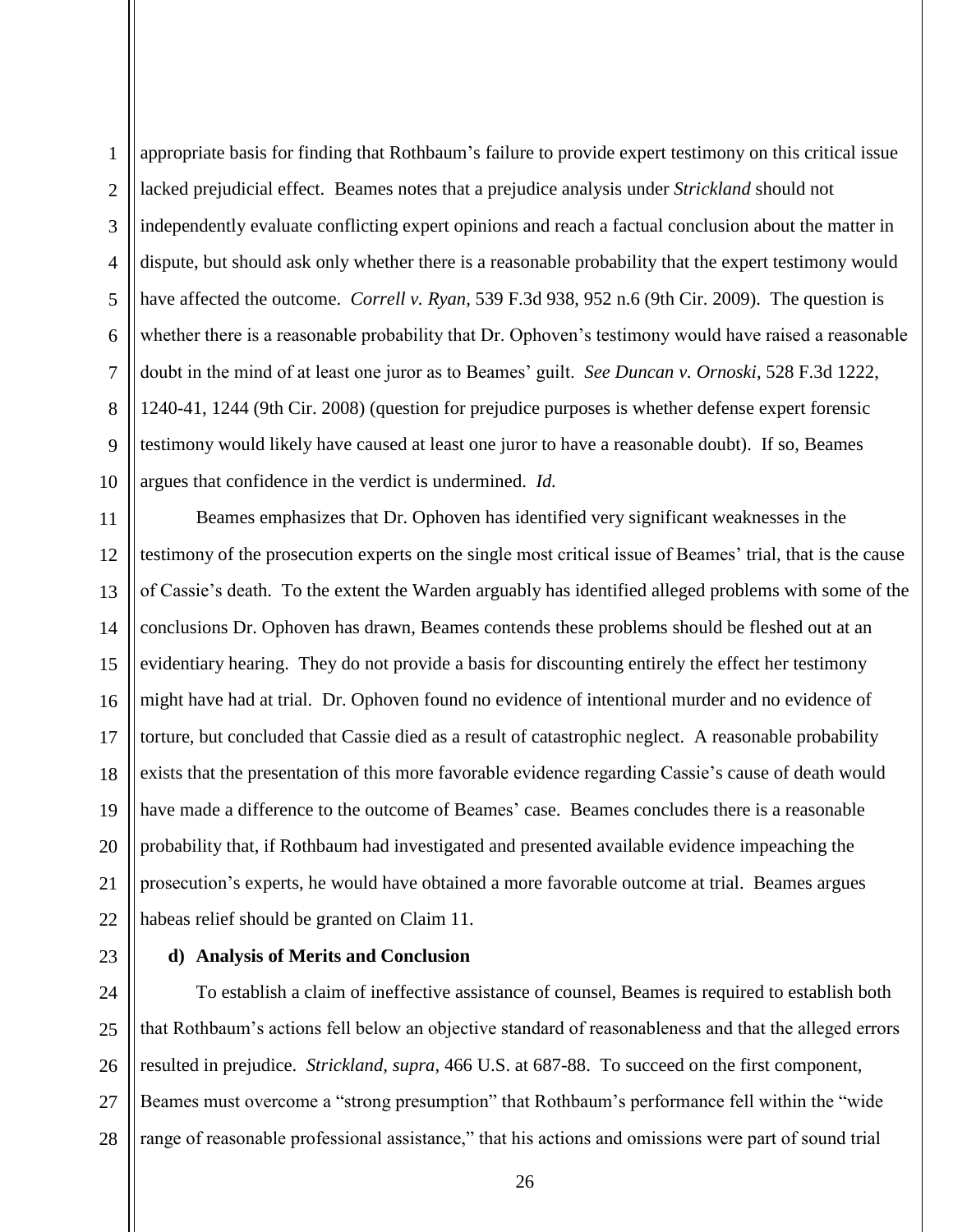strategy, and that all significant decisions were the result of acceptable professional judgment. *Id.*, 466 U.S. at 689. The issue is not what Rothbaum could have done, but whether the choices he made were reasonable. *Id.*, at 690. This review is "highly deferential," and there is no constitutional violation unless counsel made "errors so serious as to deprive the defendant of a fair trial, a trial whose result is reliable." *Id.*, at 689, 687.

1

 $\overline{2}$ 

3

4

5

6 7 8 9 10 11 12 13 14 15 The issue presented by Claim 11 is whether Rothbaum provided ineffective assistance by failing to investigate and present expert testimony to counter the prosecution's forensic evidence, and whether that alternate expert testimony likely would have resulted in a non-capital conviction. The jury at Beames' trial was presented with evidence and expert opinion that Cassie had been abused in the months before her death, and concluding that she died because Beames hit her so hard her liver was torn in half and she internally bled to death. If credible evidence had been presented to the jury that Cassie was neglected to the point of malnutrition, that she died from a massive infection which her weakened body was unable to fight off, and that Beames' efforts to revive her caused the tearing to her liver after her death, it is more than reasonably likely the jury would not have returned a verdict of premeditated torture murder.

16 17 18 19 20 21 22 23 24 25 26 27 28 Where, as here, the entire prosecution case is based on expert testimony, it was not a reasonable strategy for Rothbaum to have failed to consult an expert to adequately evaluate the prosecution's evidence, to prepare for cross-examination, to prepare for and present a defense, or to provide any counter to the prosecution experts' testimonies. The Warden' argument that the theory by Beames' present expert is inconsistent with Beames' statements at trial ignores the fact that the defense presented at trial was hopelessly unbelievable and weak. Competent counsel likely would not have presented Beames' account of the toppling tool cart to the jury. Rather, competent counsel would have presented persuasive, forensically substantial evidence similar to Dr. Ophoven's opinion about Cassie's cause of death. Accepting as true Dr. Ophoven's declaration stating that Cassie's cause of death was due to neglect, it is impossible to say that Beames would not be entitled to relief. Beames has presented a colorable claim: that is, he has alleged disputed facts which if proved would entitle him to relief, regarding the ineffective assistance of trial counsel in failing to investigate and present evidence countering the prosecution's evidence regarding Cassie's cause of death.